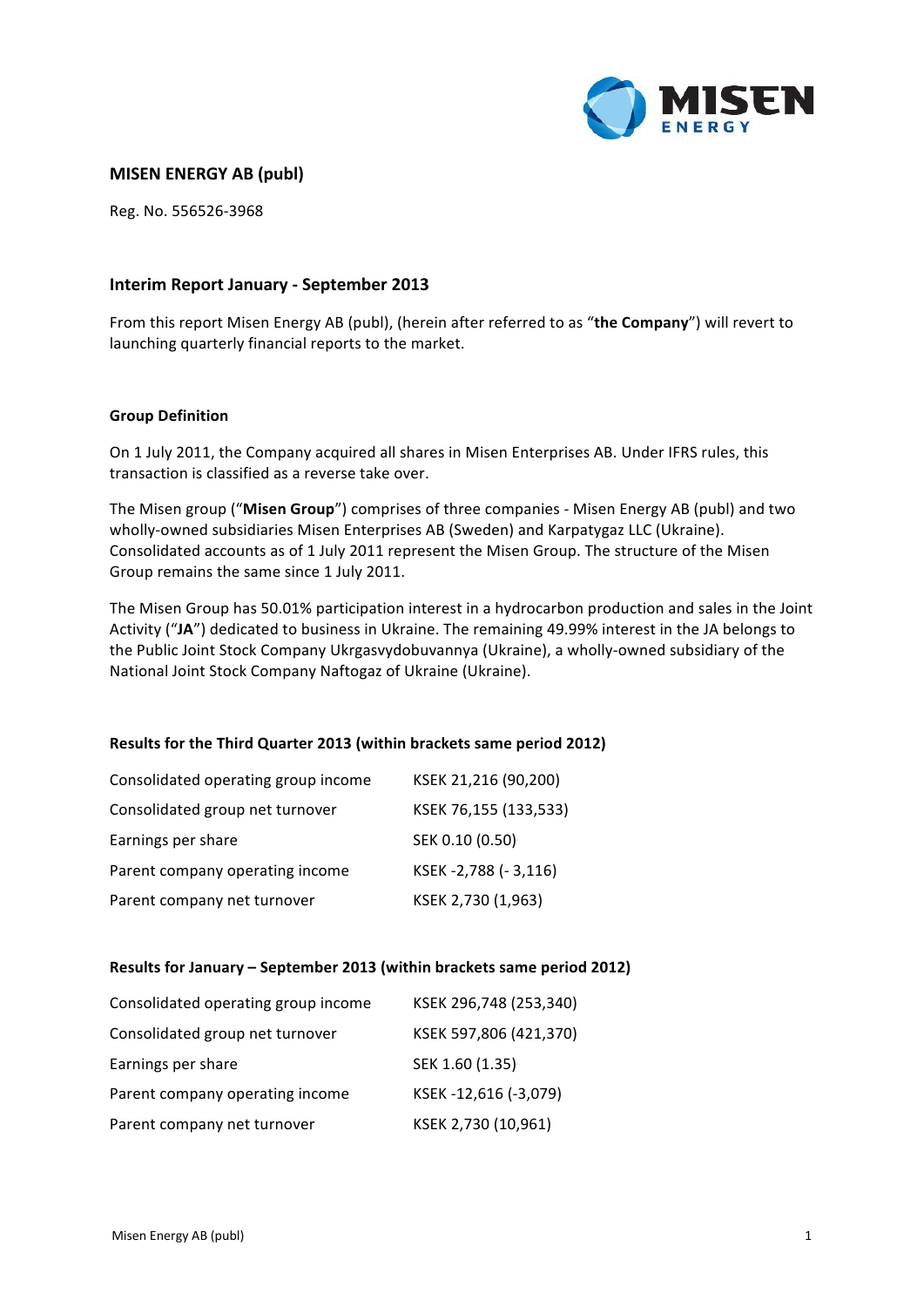# **Essential Events During the Period January - September 2013**

# Financing from the Fund

Within the framework of the financing agreement between the Company and a Dutch financing fund, whereby Misen has been granted a financial facility of up to KEUR 7,500, an amount of KEUR 1,875 was drawn down during the first three quarters of 2013. Accordingly, the total debt under the financing agreement as of 30 September 2013 is KEUR 4,200, corresponding to KSEK 36,564. This facility secures the long-term financial requirements for the Company's Swedish operations. In accordance with Amendment No. 5 to the Joint Activity Agreement ("JAA"), Misen Enterprises AB is obliged to contribute KUSD 12,516 no later than 25 February 2014.

# Gas balance issue

In the second quarter of 2013, the Company and its subsidiary in Ukraine, Karpatygaz LLC, started experiencing challenges related to the sales process of locally produced natural gas. All natural gas produced, transported, stored and allocated to final consumers is registered on a monthly basis by Ukrainian State bodies in the gas balancing process. As from April, certain irregularities have been observed with respect to this procedure and payments for the produced natural gas have been partially delayed.

By the end of the second quarter most of the ongoing issues were resolved and reasonable efforts were made to find a solid solution for the future.

In the beginning of October, the Company observed and reported on continuing challenges and the fact that subsidiary Karpatygaz LLC had not been included into the balancing process for August  $-$ September, forcing the Company to store all of its produced natural gas in the underground storages. As a result, only part of the production could be invoiced. This pattern was observed to continue in October. Not being able to sell its production entitlements, the Company's subsidiary Karpatygaz LLC was late with payments to contractors and suppliers. As of October, Karpatygaz LLC as the operator of JA was also late with the tax payments in Ukraine, mostly for subsoil use and VAT. By the end of October, the collected accounts receivables from the sales of earlier months allowed Karpatygaz LLC to settle most of late tax payments and penalties with the Ukrainian tax authorities.

As of today, no permanent solution to the problem with the gas balance has been found. JA is currently forced to keep three months' production in the underground storage. If the situation continues for the remaining part of 2013, it will have a negative impact on both the income and cash flow of the Misen Group.

As previously mentioned, the Company has been affected by not being included in the gas balance and therefore it has experienced difficulties in selling gas produced since April 2013. Eventually all gas produced in April-July was sold. As of the end of the third quarter 2013, the gas produced in August and September remains excluded from the gas balance, meaning that the Company is holding produce of these two months in storage. The gas balance situation remains unchanged and the gas produced in October is also placed into the storage.

There is, therefore, a significant uncertainty for our future business and going concern because of our inability to sell gas. This could have a significant effect on the result and the cash flow in the short perspective and could result in difficulties to pay current and future costs and liabilities on time.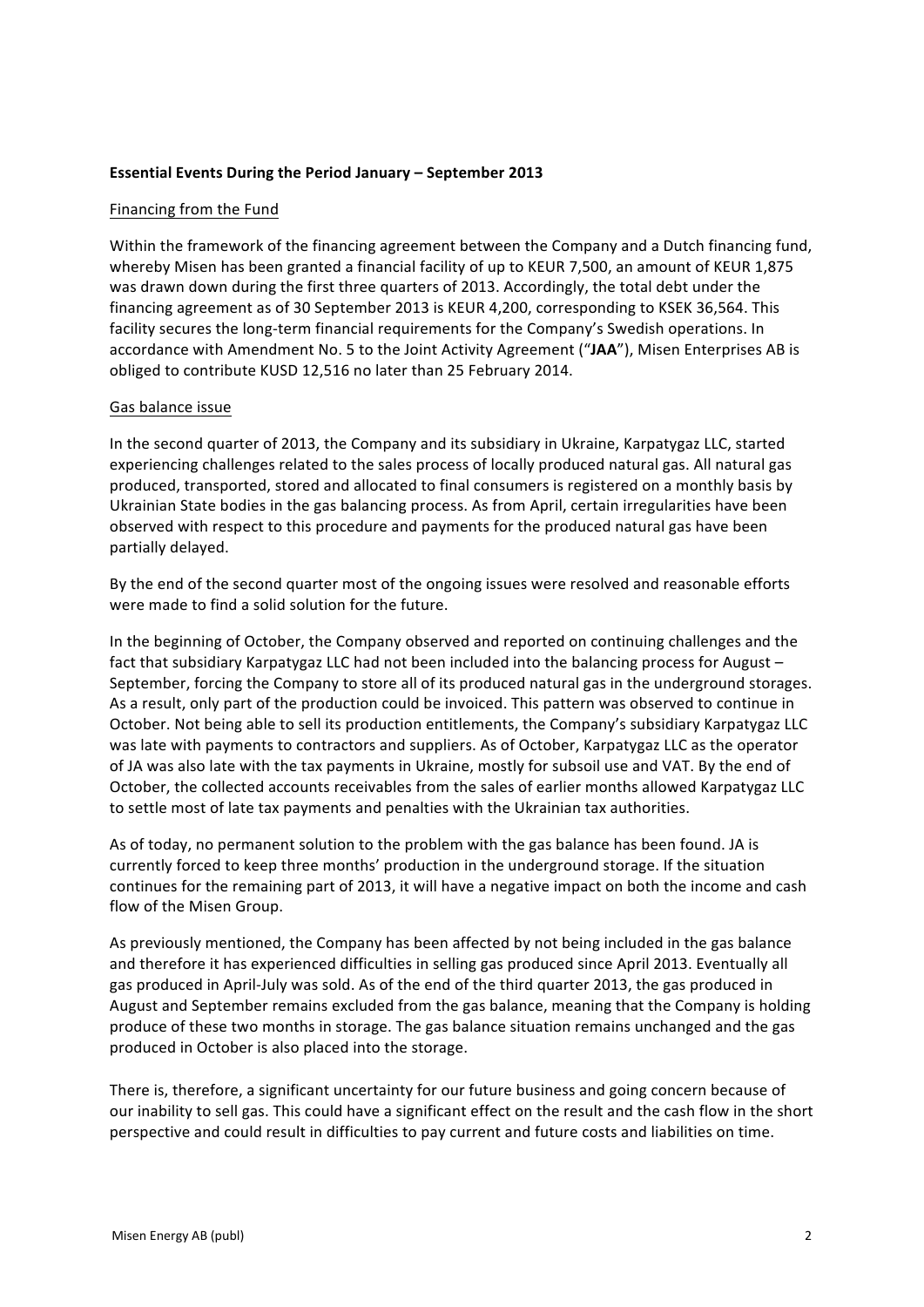If we become included in the gas balance there will be no problems in the JA with results or cash flows. 

The Company is working on several different options to find a solution to the problems described. As one of the steps the Company has on 29 November 2013 submitted a letter to the Ukrainian Minister of Energy and Coal Industry notifying him of what the Company regards as discriminatory, unequal and unfair treatment of the Company's investments in Ukraine. In the letter, the Company claims that the actions of Naftogaz Ukraine of excluding the JA gas from the gas balance is a violation of Ukrainian national legislation and Ukraine's international obligations under the Agreement between the Government of Ukraine and the Government of Kingdom of Sweden concerning the Promotion and Reciprocal Protection of Investments (the bilateral investment treaty, BIT), as well as under the Energy Charter Treaty. 

# Production report

The table below sets forth the average daily production indicators by the end of the period:

|                       |       | Q3 2013 Year-end 2012 | Q3 2012 | Year-end 2011 |
|-----------------------|-------|-----------------------|---------|---------------|
| Natural Gas (mmcm*)   | 1.9   | 1.2                   | 1.1     | 0.8           |
| Gas Condensate (tons) | 84.0  | 45.8                  | 36.8    | 19.6          |
| Oil (tons)            | 103.0 | 60.0                  | 28.7    | 13.1          |

\*million cubic meters 

The table below sets forth the accumulated production indicators for the specified period starting from 1 January each year:

|                         |        | Q3 2013 Year-end 2012  Q3 2012  Year-end 2011 |     |     |
|-------------------------|--------|-----------------------------------------------|-----|-----|
| Natural Gas (mmcm)      | 507    | 343                                           | 233 | 153 |
| Gas Condensate (ktons*) | - 23.3 | 10.2                                          | 6.0 | 3.9 |
| Oil (ktons)             | 24.4   | 10.1                                          | 5.3 | 3.3 |

\*thousand tons 

As of 30 September 2013, JA operated by the Company's subsidiary Karpatygaz LLC reached a symbolic benchmark of producing 1 billion cubic meters of natural gas since the project's inception in its current form in 2011.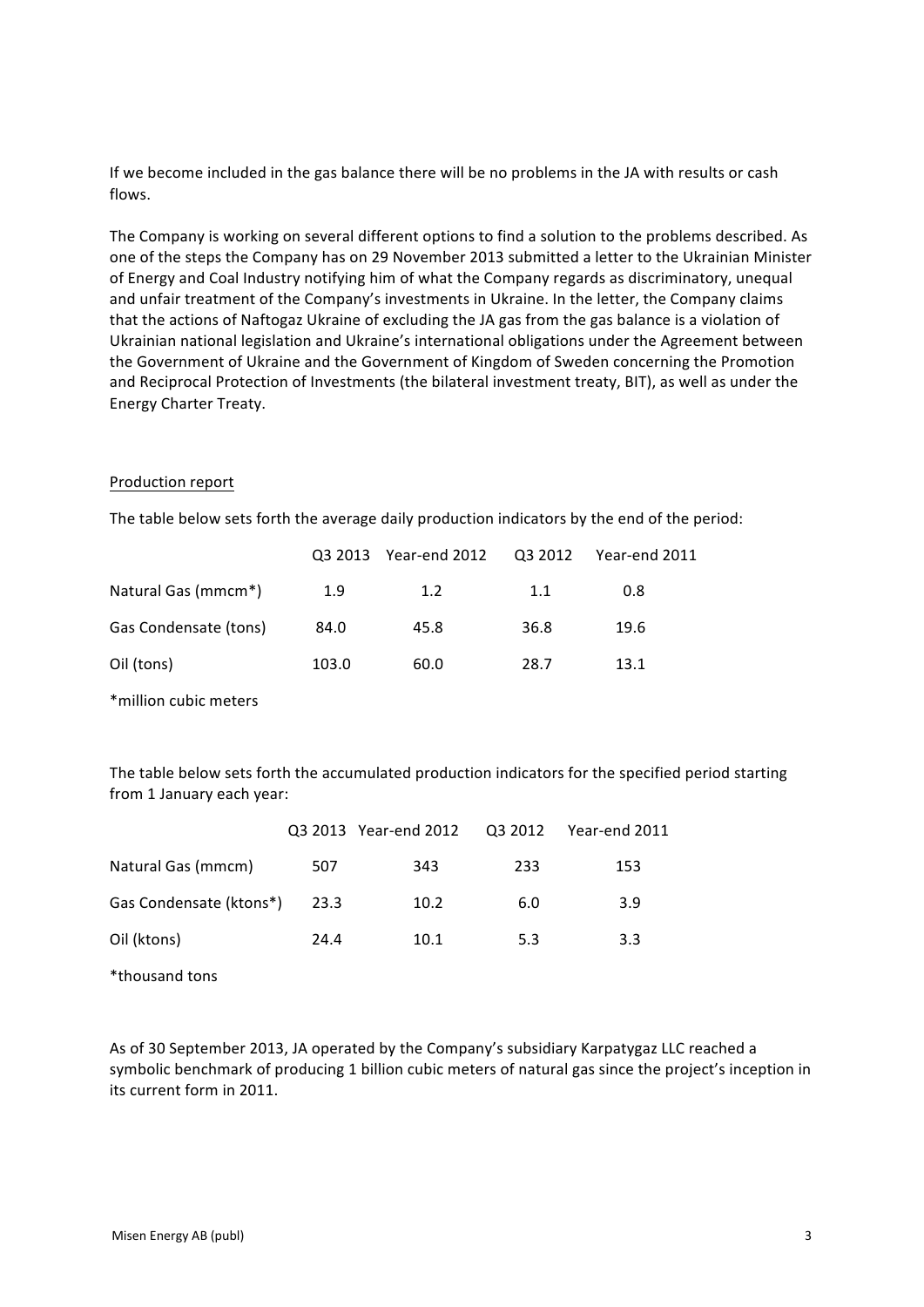# Competent Persons Report

During January – August 2013, the Company has been assessing and verifying the hydrocarbon reserves and resources allocated to the JA. The largest independent global services and technology company AGR-TRACS (Norway-Russia) International Consultancy Ltd. was engaged by the Company to prepare an independent Competent Persons Report ("CPR") of the reserves and resources attributable to the Company's subsidiaries of Misen Enterprises AB and Karpatygaz LLC as members of the JAA.

The CPR has been based on data as of 1 January 2013 and follows the specifications of the JAA Amendment No. 5.

In September 2013, the major CPR chapters covering three product categories of natural gas, liquefied petroleum gas (LPG) and condensate were concluded. Assessment of oil reserves and resources remains work in progress.

The following working parameters have been accounted for in the study:

- 1. Installation of gas-turbine compressors in the surface facilities
- 2. Improved oil and gas recovery through undertaking of additional field development
- 3. Drilling of new wells
- 4. Recovery, capital repair and stimulation of originally inactive and marginal wells

The CPR indicates the following net reserves of the Company for all projects included for the 2013 -2030 development period:

### **Net Misen Reserves**

|                                    | 1P    | 2P    |
|------------------------------------|-------|-------|
| Total Gas Reserves (bcm*)          | 14.06 | 17.15 |
| Total LPG Reserves (MMbbls**)      | 1.57  | 2.27  |
| Total Condensate Reserves (MMbbls) | 2.88  | 3.38  |
|                                    |       |       |

\*billion cubic meters

\*\*million barrels

This implies an incremental gain in project potential for the JAA, well in excess of the planned and previously announced production of 21.5 billion cubic meters (the Company's net 10.8 billion cubic meters) that has been agreed by the JAA Amendment No. 4 as the project was initiated.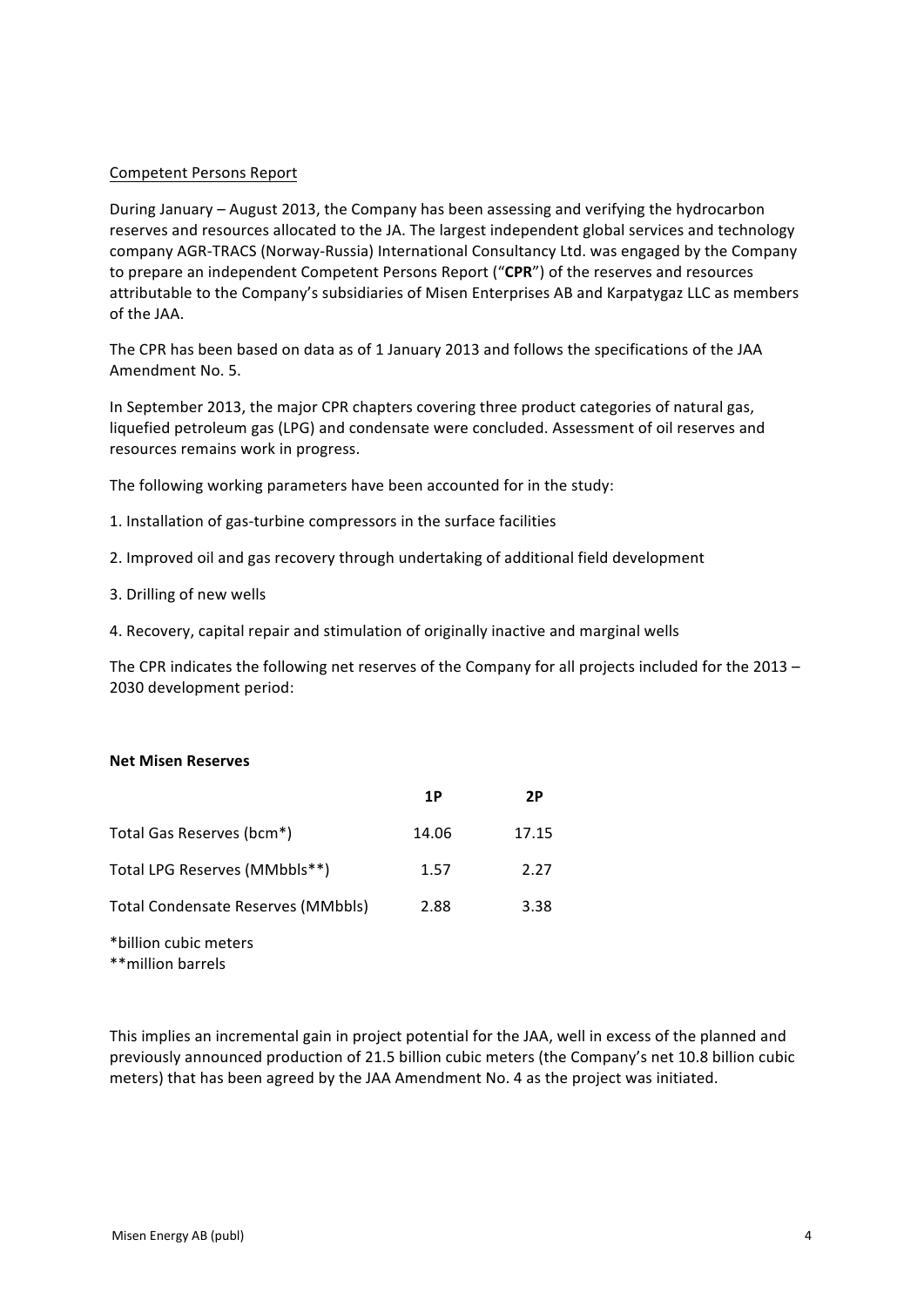### Investment program progress report

As of the end of the third quarter 2013, the Company has reached the following major milestones:

55 wells have undergone completed renovation and/or drilling and have been put into production

19 wells are undergoing workover

Yuliviyska Booster Compressor Station has celebrated one-year anniversary of its successful operation 

11 commercial metering stations and centralized Control Dispatch for real-time production monitoring have been commissioned

1 billion cubic meters of gas have been produced since project's inception in 2011

# *Yuliyivska Booster Compression Station*

On 6 September 2013, the Company celebrated one-year anniversary since a successful construction and commissioning of Yuliyivska Booster Compression Station ("BCS"). The plant is equipped with two turbo-compressor units Centaur-40 produced by Solar Turbines (USA) and supporting engineering infrastructure provided by a range of leading West European and US manufacturers that will allow maintaining the required operating parameters of Yuliyivske oil, gas and condensate field and will ensure sustained annual gas production volumes during the subsequent 20 years (JA life cycle) and longer.

Yuliyivska BCS represents the first installation of such kind and magnitude in Ukraine, initiated and operated by joined state and private initiatives. It is an object of strategic importance to Ukraine on its path towards energy independence. The official opening ceremony of Yuliyivska BCS was attended by Ukrainian Prime Minister Mr. M. Azarov, Ukrainian Minister of Fuel and Energy Mr. Y. Boyko, foreign ambassadors and dignitaries.

Yuliyivska BCS is currently facilitating production of more than 50 million cubic meters of gas per month. Incremental production owned by Misen is around 3.5 million cubic meters of gas and 250 tons of condensate per month. The total project cost was in the range of USD 30 million, financed by the local and international banks.

### *Commercial metering units*

In accordance with the JAA, by the end of the third quarter of 2013, the Company has constructed additional commercial metering stations, bringing the total number to 11 and has increased capacity of the centralized Control Dispatch for the on-line production monitoring. The outcome is a significant improvement in accuracy of data gathering and provision of the real-time reaction capability. 

The network of metering units installed within a group of wells has yielded an increase of 3-5% in production result, mostly owing to the possibility of obtaining data with commercial accuracy.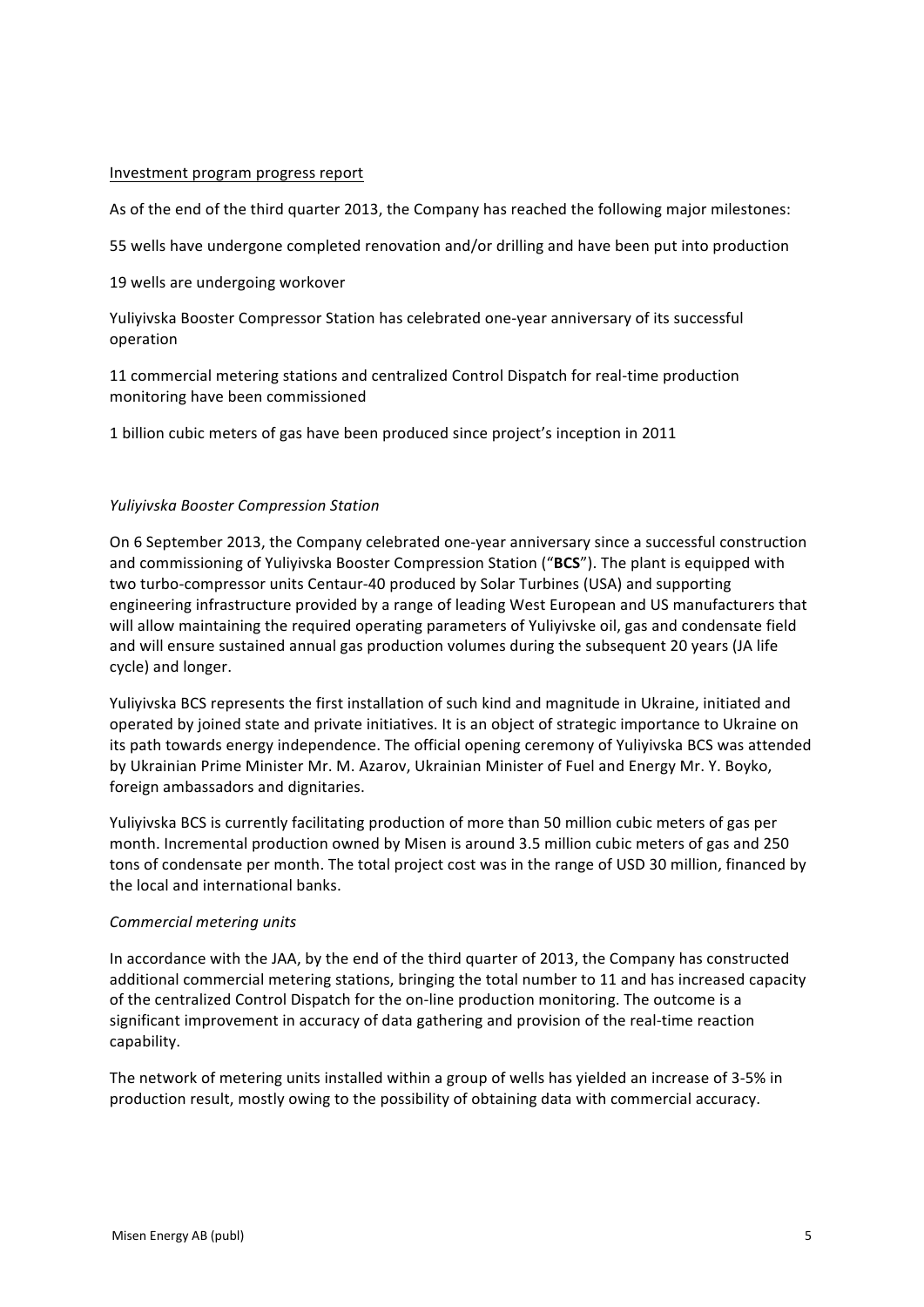# **Essential events after end of the third quarter 2013**

The gas balance issue has not yet been solved, please see above under section "Essential events during the period January - September 2013; Gas balance issue".

In October 2013, the Company entered into an agreement with an investment bank to facilitate financing for the final parts of the investment program in the JA and to finance the contribution of KUSD 12,516 that Misen Enterprises AB is obliged to make to the JA pursuant to JAA Amendment No. 5 no later than 25 February 2014.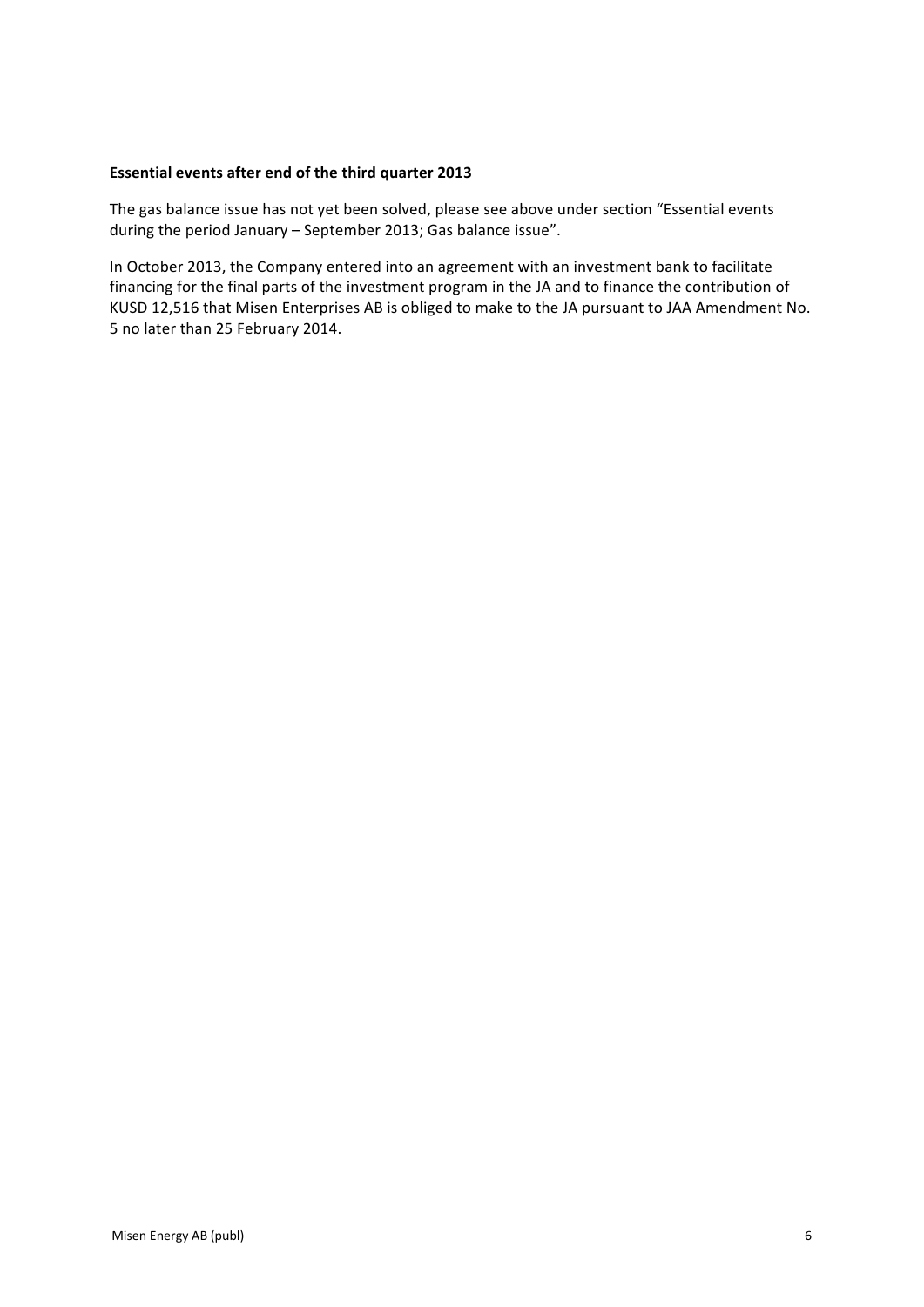### **Results** – the Misen Group and the Company

The Misen Group accounted for an operating income of KSEK 21,216 for the third quarter 2013 as compared to KSEK 90,200 for the same period last year. Profit after financial items for the period was KSEK 22,039 as compared to KSEK 89,178 for the same period last year. The lower result in the quarter is due to lower sales, which in turn is related to the governmental regulations for increased portion of the gas production to be kept as inventory. The gas production has continued to increase in the third quarter.

In the first three quarters of the year operating income in the Misen Group was KSEK 296,748 (KSEK 253,340) and the group result after financial items in this period was KSEK 291,358 to be compared to KSEK 251,164 in the same period 2012.

The significant improvement in financial performance commencing in 2012 has continued in 2013 and is attributable to the profitable activities by gas production within the JA. The main activity of the JA is the extraction and sale of gas in the Ukraine. The JA has during 2013 further extended the number of production wells.

During the first three quarters of 2013 the gas production within JA has been 507 (233) million cubic meters generating a turnover in the JA of MSEK 1,195 (MSEK 780) of which 50.01 % is attributable to the Misen Group's interest in the JA.

Loss after financial items for the Company in the third quarter of 2013 amounted to KSEK -3,302 (KSEK - 2 971) and was in the period January-September 2013, KSEK -14,274 to be compared to KSEK - 3,012 KSEK during the same period last year.

The Company's business focus is to undertake the Misen Group wide tasks and provide funding for operations in Ukraine.

The Misen Group revenue for the third quarter of 2013 was KSEK 76,155 (KSEK 133,533) and for the Company KSEK 2,730 (KSEK 1,963). During the first three quarters of 2013 the Misen Group revenue was KSEK 597,806 (KSEK 421,370) while the parent company revenue in the same period amounted to KSEK 2,730 (KSEK 10,961).

During the third quarter of 2013 the JA has experienced problems with its gas not being accepted in the Ukrainian gas-balance. As a result of this only one month of the production in the quarter has been invoiced to customers while two months production is kept on stock. The inability to invoice two months production has of course affected both income and cash flow negatively in the period. As of today no solution to the gas-balance problem has been found resulting in that the JA currently is holding three months production on stock.

The margin in the JA has been suffering from both a drop in the market prices on gas as well as higher subsurface charges levied by the Ukrainian state.

During the third quarter the JA assessment for depletion of oil and gas fixed assets have been changed from a straight line method to using the unit of production method, this will not affect the result over time but gives negative effect on the result when the method is altered.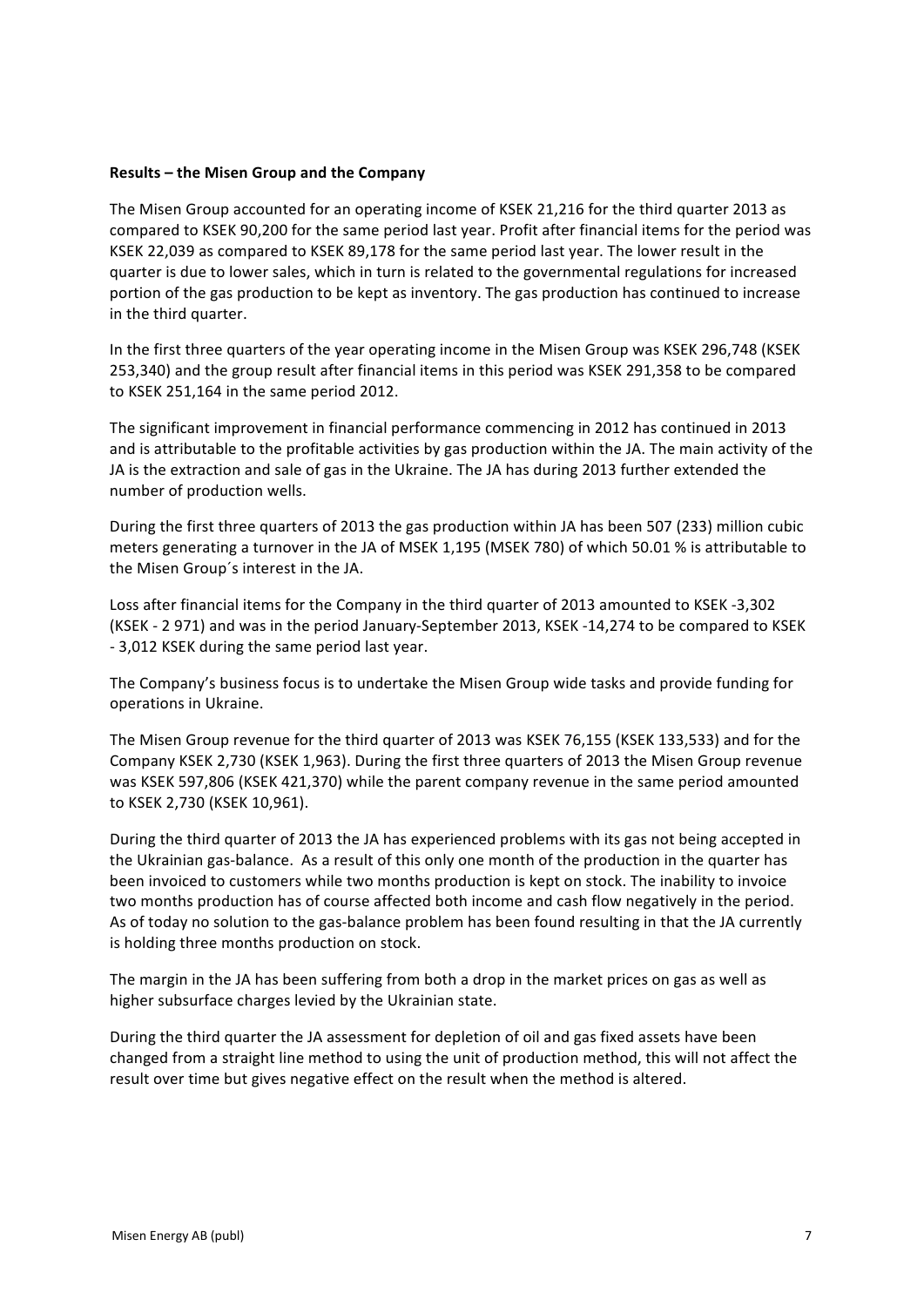# **Cash position**

As per 30 September 2013 the cash balance of the Misen Group was KSEK 9,761 (KSEK 2,120). The cash flow from operations before changes in working capital was KSEK 248,842 (KSEK 198,973) in the first three quarters of 2013.

# **Capital expenditure**

The Misen Group's capital expenditure in equipment for gas production in Ukraine related to the JAactivity in the period January - September 2013 amounted to KSEK 347,011 and was KSEK 229,917 in the same period 2012.

During the accounting year capital expenditure orders not yet delivered have been placed at an aggregate value of KSEK 607,756. The capital expenditures are equipment, constructions and constructions in progress for extraction of natural gas. The activities are capital intensive and the level of capital expenditures will be on a continuing high level.

# **Expected future development of the Company**

The operation within the JA is expected to develop in a positive way with a continuous substantial growth in production and sale of gas and thereof increasing profits and positive cash flow from operations resulting in an increased shareholder value. In order to achieve this, profits for 2013 will be re-invested in the activities of the JA and no dividends are expected from the JA until 2015, all in accordance with the regulations of the JAA. In the near future however the above-mentioned problems with the gas-balance might have negative impact on the Misen Group income as well as cash flow.

Please also see the description of problems with the gas balance described on above.

# **Environmental impact**

Operations in the JA have an impact on the environment in Ukraine, which is governed by laws and conventions, which in turn control the JA operations as regards the environment. Oil and natural gas operations are subject to extensive regulations with respect to the environment at both international and national levels. Environmental legislation covers the control of water and air pollution, waste, licensing requirements, restrictions on operations in environmentally sensitive and coastal areas. Environmental regulations are expected to become more stringent over time, which will most likely result in increasing costs. The Misen Group meets the environmental requirements in order to maintain existing licenses or obtain new ones.

# **Accounting principles**

This report is prepared according to International Financial Reporting Standards (IFRS), as adopted by EU. This report is prepared according to IAS 34 and The Swedish Annual Accounts Act as well as RFR 2, Accounting for legal entities. The accounting principles and computing methods both for the Misen Group as well as for the Company are identical to the last annual report.

# **Financial assets and liabilities**

Booked value of financial assets and liabilities is equal to true value.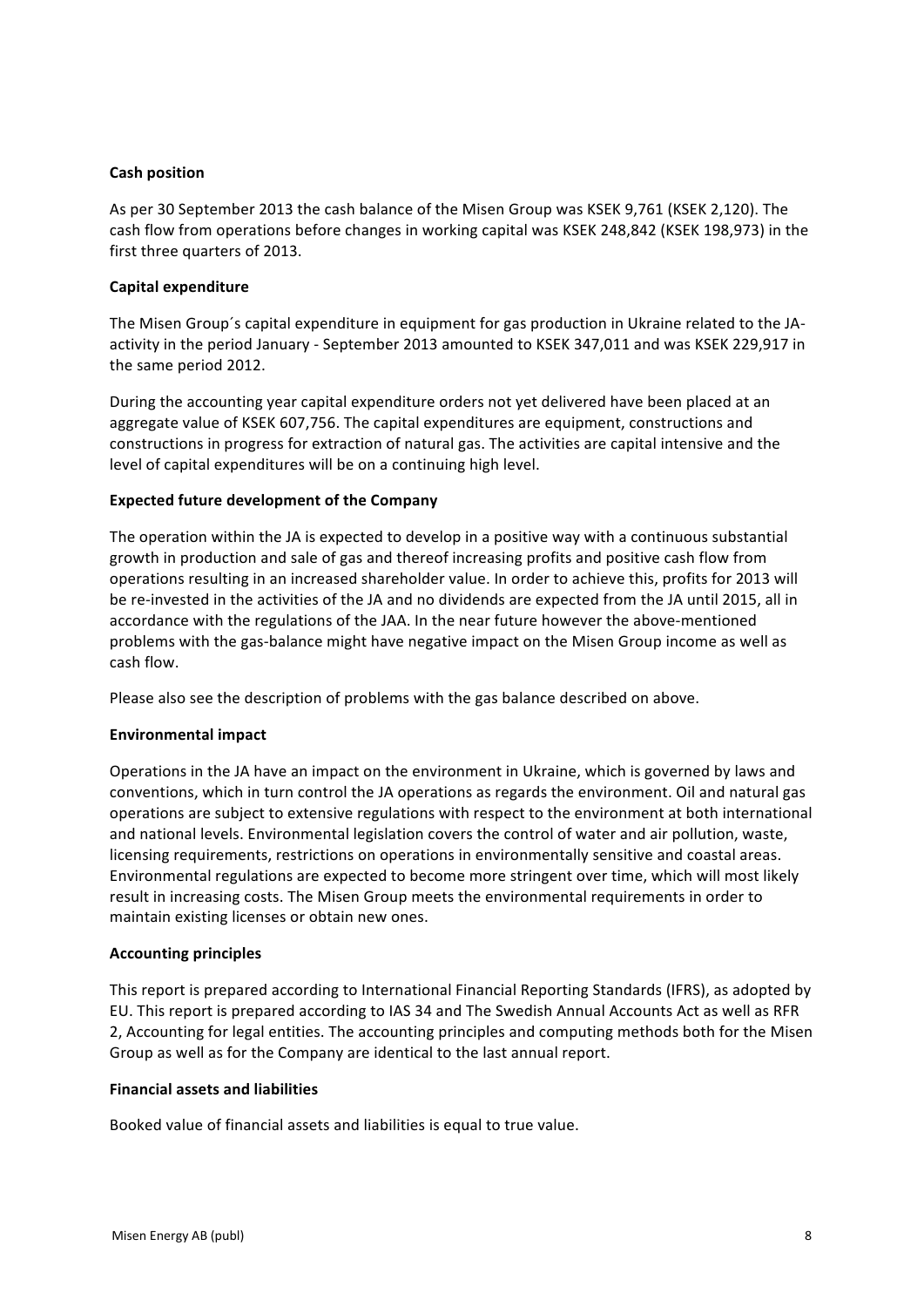# **Financial risks and other risks**

The Misen Group focuses on exploration and production of hydrocarbons with a focus on the establishment of oil and gas production in Ukraine. In this activity, the Company works with a complex set of industry-specific risks such as price trends for oil and gas, currency risk and interest rate risks, regulatory matters relating to investigations, processing and environment and uncertainty in the value of the completed exploration work and the subsequent field development. With operations now focused on production rather than exploration, the risk exposure has been reduced considerably.

The Company has initiated a process that will aim to investigate what measures are needed to extend licenses expiring in 2018, as most of the licenses formally expire at that time. It is not expected that any problems will arise with extending the licenses

The need for funding that may arise in 2013 will be handled through extended credits and if necessary, adjustments in the investment program.

A more in-depth explanation of the different risk exposures in the Company's business is included in the Annual Report for last year.

# **Political risks**

As mentioned in the Annual Report for 2012, in recent years, Ukraine has undergone a profound political and social change. The value of the Misen Group assets may be affected by uncertainties such as political or diplomatic developments, social or religious instability, changes in government policies, taxation and interest rates, restrictions on currency repatriation and other political and economic development of laws and rules in Ukraine. These risks relate in particular to expropriation, nationalisation, confiscation of assets and legislative changes concerning the level of foreign ownership. 

### **First North**

Misen Energy AB (publ) is listed on First North, which is an alternative market place operated by Nasdaq*OMX* Nordic Exchange Stockholm AB and the Company adheres to the rules and regulations for First North. The Certified Adviser of the Company is Thenberg & Kinde Fondkommission AB.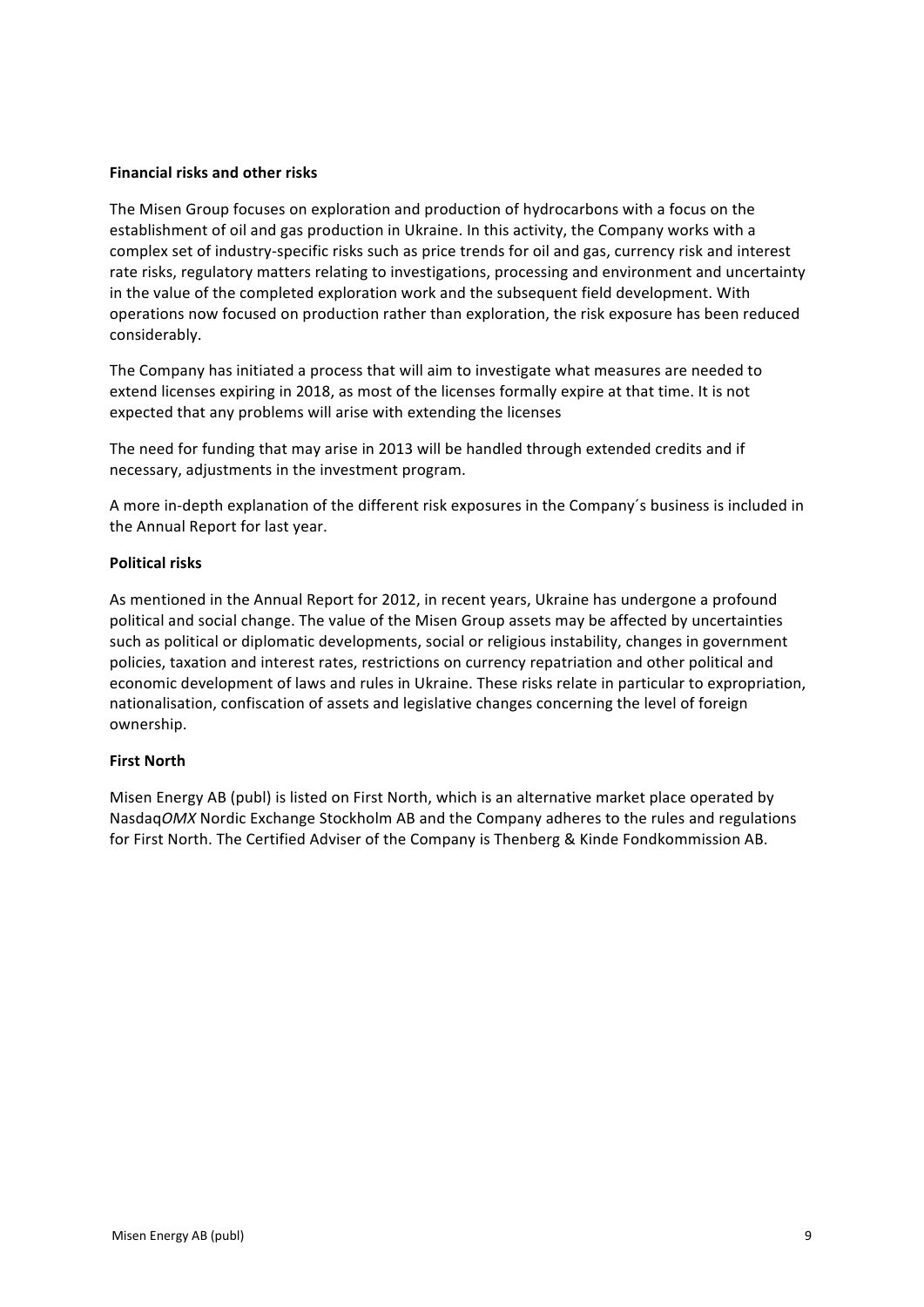# **Sector information - the Misen Group**

The Misen Group operational activities are located to Ukraine. Solely administrative issues are undertaken in Sweden (all in KSEK).

| Geographical area:   |         |             |             |
|----------------------|---------|-------------|-------------|
|                      |         | 30 Sep 2013 | 31 Dec 2012 |
| Net sales, external: |         |             |             |
|                      | Sweden  | --          | 9,542       |
|                      | Ukraine | 597,806     | 577,007     |
| Fixed assets:        |         |             |             |
|                      | Sweden  |             |             |
|                      | Ukraine | 841,307     | 580,057     |

### **Transactions with related parties**

| Ukrgasvydobuvannya:        |         |         |
|----------------------------|---------|---------|
| Sale                       | 146,582 |         |
| Purchase                   | 164,367 | 235,185 |
| Short-term receivables     | 38,661  |         |
| Short-term debts           | 1,871   | 2,120   |
| Management and Board:      |         |         |
| Purchase of services       | 1,986   | 7,452   |
| Salaries and remunerations | 1,800   | 7.474   |

# **Publication of the Q3 interim report**

This interim report for the third quarter 2013 is published at the Company's website (www.misenenergy.se) and a printed version can be ordered at info@misenenergy.se.

### **Future reports**

Next interim report, the full year interim report 2013, will be launched on 28 February 2014.

Stockholm 29 November 2013

## **Misen Energy AB (publ)**

The Board and Managing Director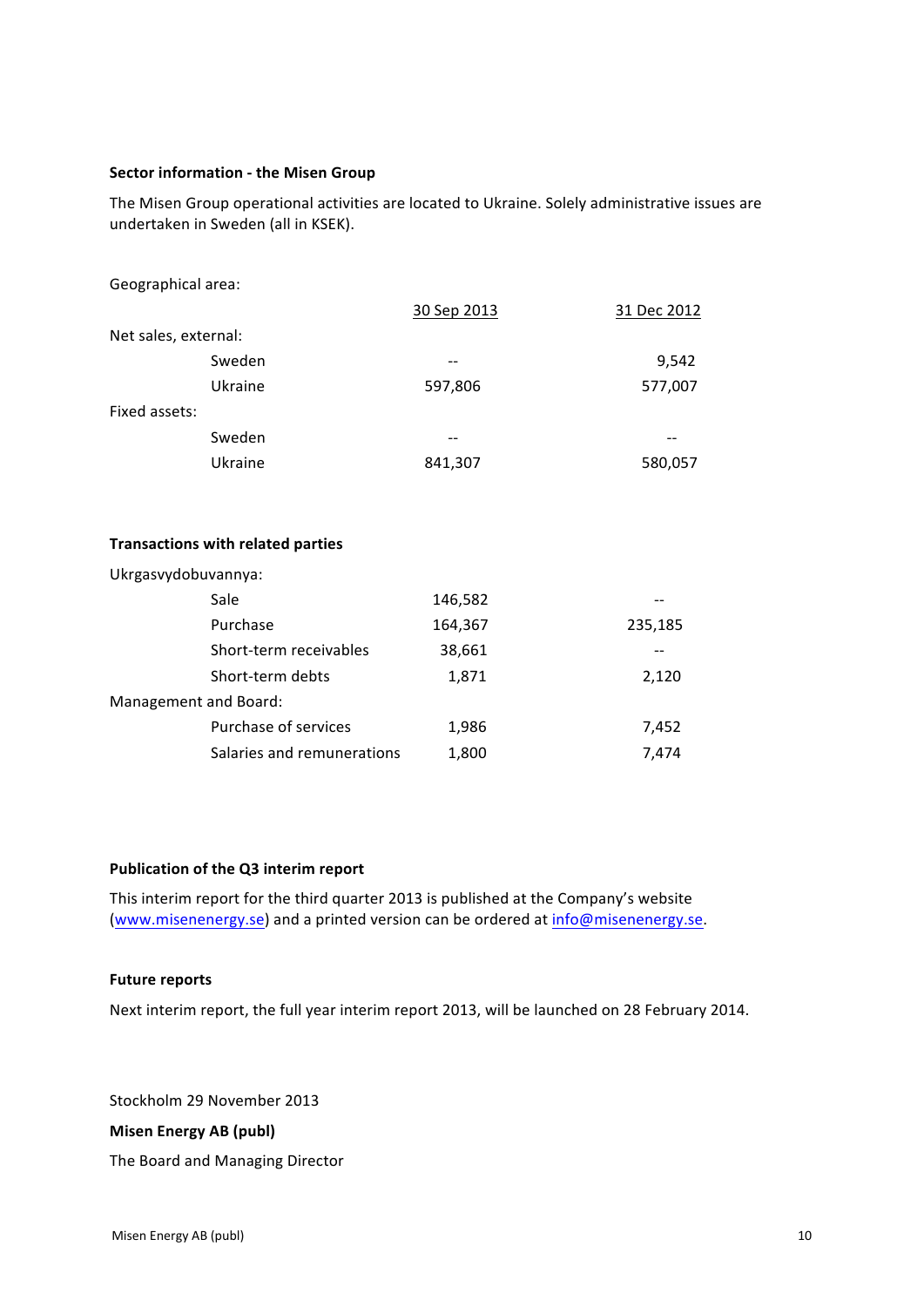For further information, please contact:

Göran Wolff, MD

Direct line: +46 31 759 50 72 Mobile: +46 709 45 48 48 E-mail: goran@misenenergy.se info@misenenergy.se 

Misen Energy AB (publ) (formerly Svenska CapitalOil AB (publ)) is a Swedish upstream oil and gas company with operations in Ukraine. The company was founded in 2004 and its shares are since 12 June 2007 traded on NasdaqOMX First North.

In 2011, Misen Energy AB (publ) acquired Misen Enterprises AB and its Ukrainian subsidiary, Karpatygaz LLC, including the rights of 50.01% of the revenue and profit from a gas production project in Ukraine. In consideration of this acquisition, a new share issue was carried out.

The gas producing assets have been acquired by production cooperation via a joint activity project governed by a Joint Activity Agreement (the "JAA") between the wholly-owned direct and indirect subsidiaries of Misen Energy AB (publ), i.e. Misen Enterprises AB and Karpatygaz LLC (together 50.01%) and PJSC Ukrgasvydobuvannya (49.99%), the largest producer of natural gas in Ukraine and subsidiary of the National Joint Stock Company Naftogaz of Ukraine. The value of the assets is estimated to be substantially higher than the purchase price for Misen Enterprises AB.

The purpose of the project is to significantly increase production of gas and oil by providing modern technologies via a large-scale investment program.

The registered office of Misen Energy AB (publ) is in Stockholm and the shares are traded on First North under identification ticker MISE.

The Certified Adviser of the company at NasdaqOMX First North is Thenberg & Kinde Fondkommision AB.

For further information please visit our web site www.misenenergy.se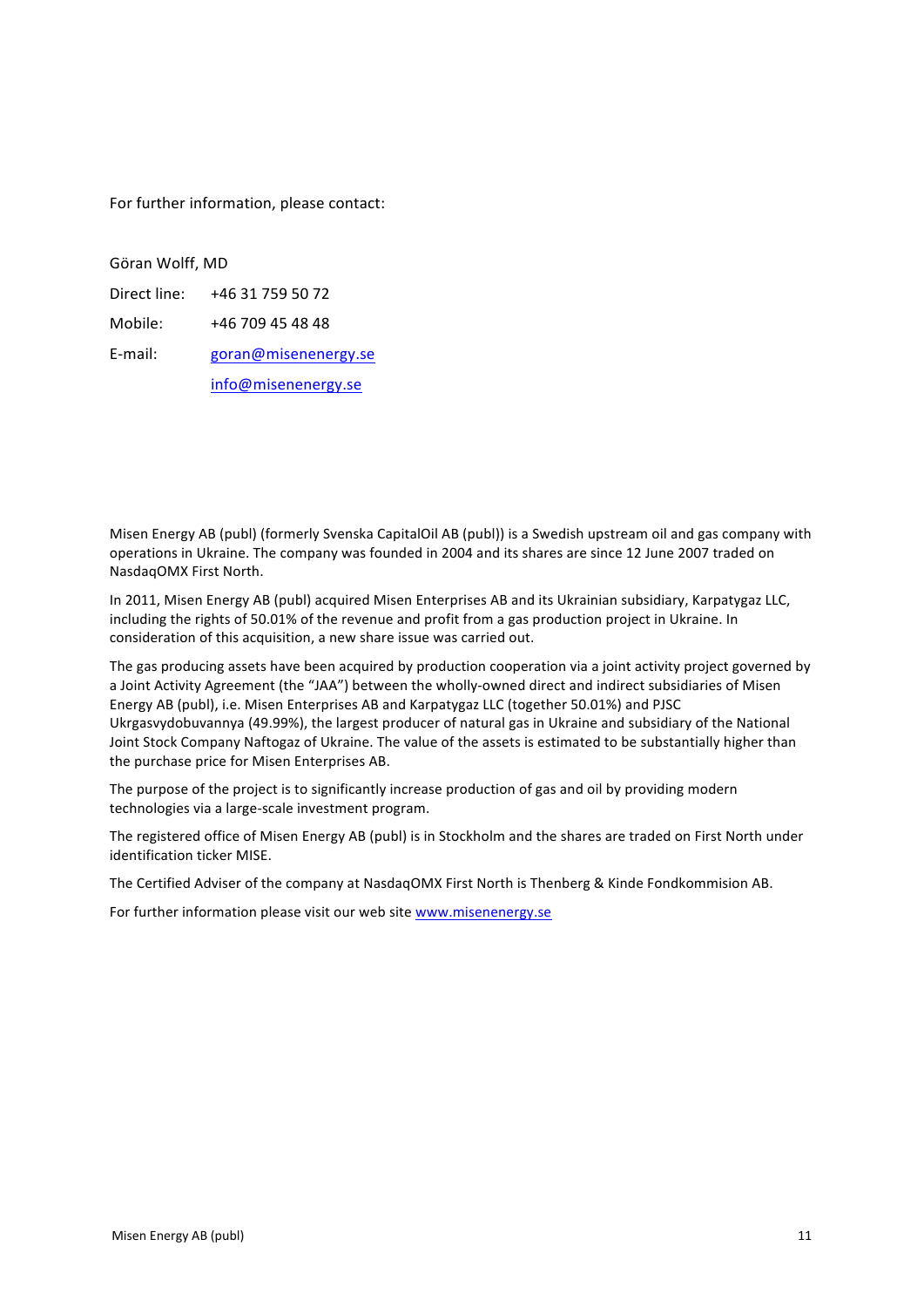#### **CONDENSED INTERIM INCOME STATEMENT-THE GROUP**

|                                                                                                   | 2013      | 1 July-30 Sept 1 July-30 Sept 1 Jan-30 Sept 1 Jan-30 Sept<br>2012 | 2013       | 2012       | 1 Jan-31 Dec<br>2012 |
|---------------------------------------------------------------------------------------------------|-----------|-------------------------------------------------------------------|------------|------------|----------------------|
| All amounts in KSEK                                                                               | 3 months  | 3 months                                                          | 9 months   | 9 months   | 12 months            |
|                                                                                                   |           |                                                                   |            |            |                      |
| <b>Operating revenue</b><br>Net sales                                                             | 76,155    | 133,533                                                           | 597,806    | 421,370    | 586,549              |
| Other operating income                                                                            |           | 311                                                               | 3,082      | 311        | 97                   |
|                                                                                                   | 76,155    | 133,844                                                           | 600,888    | 421,681    | 586,646              |
|                                                                                                   |           |                                                                   |            |            |                      |
| <b>Operating expenses</b>                                                                         |           |                                                                   |            |            |                      |
| Other external expenses                                                                           | $-39,623$ | $-32,734$                                                         | -270,989   | $-148,820$ | $-208,728$           |
| Personnel expenses                                                                                | $-4,241$  | $-5,848$                                                          | $-11,041$  | $-12,901$  | $-14,106$            |
| Depreciation and amortisation of tangible and intangible fixed assets                             | $-7,996$  | $-1,685$                                                          | $-19,295$  | $-3,243$   | -9,777               |
| Other operating cost                                                                              | $-3,079$  | $-3,377$                                                          | $-2,815$   | $-3,377$   | $-3,362$             |
|                                                                                                   | $-54,939$ | $-43,644$                                                         | $-304,140$ | $-168,341$ | $-235,973$           |
| <b>Operating income</b>                                                                           | 21,216    | 90,200                                                            | 296,748    | 253,340    | 350,673              |
| <b>Financial items</b>                                                                            | 823       | $-1,022$                                                          | $-5,390$   | $-2,176$   | $-7,781$             |
| Profit/loss after financial items                                                                 | 22,039    | 89,178                                                            | 291,358    | 251,164    | 342,892              |
| Taxes for the period                                                                              | $-8,612$  | $-16,109$                                                         | $-59,289$  | $-55,515$  | $-78,142$            |
| Profit/loss for the period attributable to the parent company                                     |           |                                                                   |            |            |                      |
| shareholders                                                                                      | 13,427    | 73,069                                                            | 232,069    | 195,649    | 264,750              |
| Interim Statement of comprehensive income - The Group                                             |           |                                                                   |            |            |                      |
| Net profit for the period                                                                         | 13,427    | 73,069                                                            | 232,069    | 195,649    | 264,750              |
| Other comprehensive income                                                                        |           |                                                                   |            |            |                      |
| Items possible for later reclassification in income statement:                                    |           |                                                                   |            |            |                      |
| <b>Translation differences</b>                                                                    | $-17.920$ | $-25,710$                                                         | $-20.281$  | $-20.948$  | $-19,543$            |
| Other comprehensive income for the period, net after taxes                                        | $-17,920$ | $-25.710$                                                         | $-20,281$  | $-20.948$  | $-19.543$            |
| Total comprehensive income for the period                                                         | -4,493    | 47,359                                                            | 211,788    | 174,701    | 245,207              |
| Net earnings per share, allocated to the share owners in the parent company<br>(in SEK per share) |           |                                                                   |            |            |                      |
| Net earnings for the period, before and after dilution                                            | 0.10      | 0.50                                                              | 1.60       | 1.35       | 1.83                 |
|                                                                                                   |           |                                                                   |            |            |                      |

Average number of shares for the period were 145 068 222.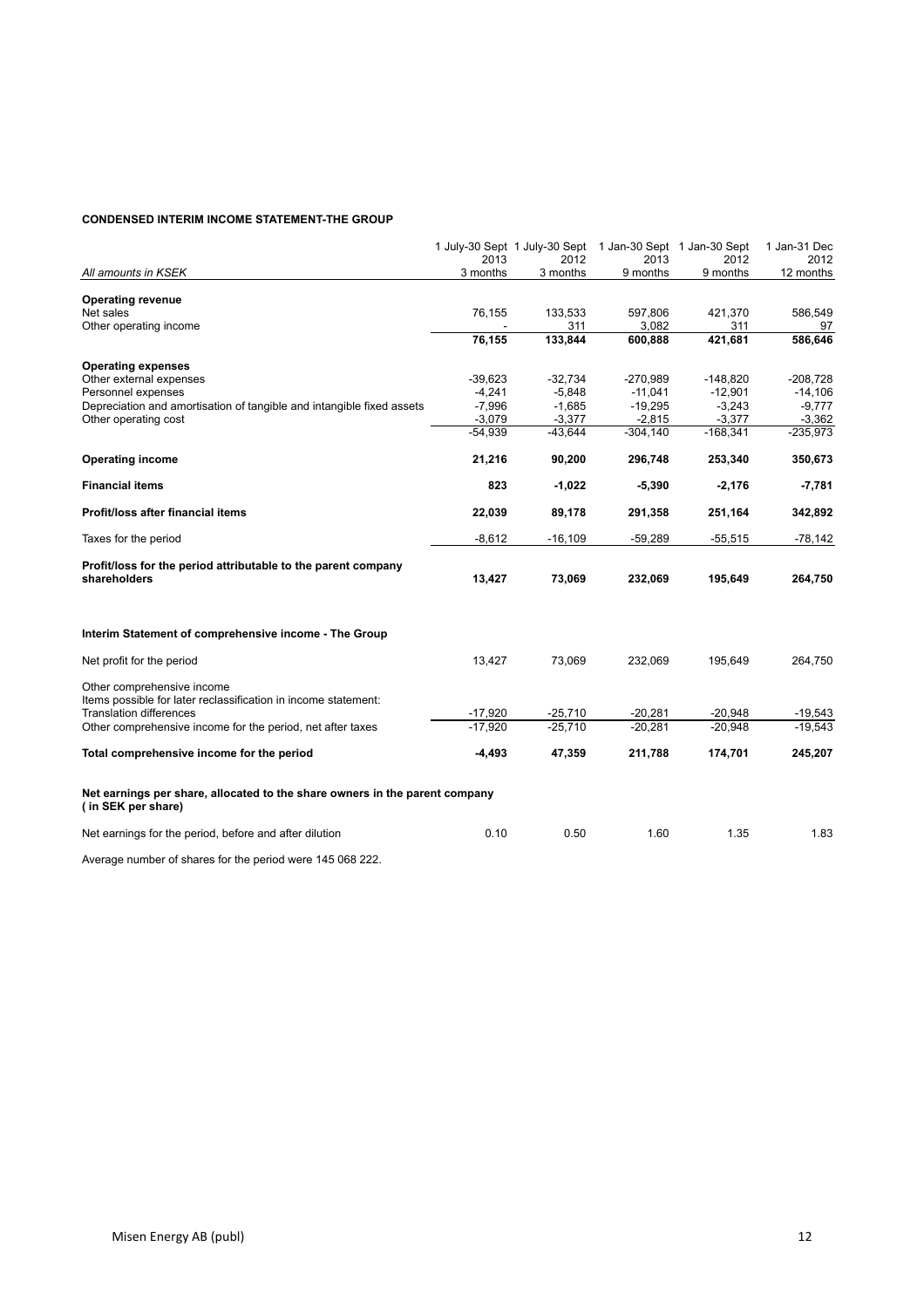### **CONDENSED BALANCE SHEET-THE GROUP**

| All amounts in KSEK                                                                                                                                       | 30 Sep 2013                                             | 30 Sep 2012                                   | 31 Dec 2012                                   |
|-----------------------------------------------------------------------------------------------------------------------------------------------------------|---------------------------------------------------------|-----------------------------------------------|-----------------------------------------------|
| <b>ASSETS</b><br><b>Non-current assets</b>                                                                                                                |                                                         |                                               |                                               |
| Intangible fixed assets                                                                                                                                   | 38,348                                                  | 1,515                                         | 40,514                                        |
| <b>Tangible fixed assets</b>                                                                                                                              | 841,307                                                 | 257,770                                       | 539,543                                       |
| <b>Total non-current assets</b>                                                                                                                           | 879,655                                                 | 259,285                                       | 580,057                                       |
| <b>Current assets</b><br><b>Stock</b>                                                                                                                     | 59,686                                                  | 21,035                                        | 7,983                                         |
| <b>Current receivables</b><br>Accounts receivable<br>Other receivables<br>Prepaid expenses and accrued income                                             | 54,237<br>6,241<br>1,430                                | 43,602<br>125,846<br>183                      | 21,346<br>5,212<br>222                        |
|                                                                                                                                                           | 121,594                                                 | 190,666                                       | 34,763                                        |
| Cash and bank balances                                                                                                                                    | 9,761                                                   | 2,120                                         | 13,325                                        |
| <b>Total current assets</b>                                                                                                                               | 131,355                                                 | 192,786                                       | 48,088                                        |
| <b>TOTAL ASSETS</b>                                                                                                                                       | 1,011,010                                               | 452,071                                       | 628,145                                       |
| All amounts in KSEK                                                                                                                                       | 30 Sep 2013                                             | 30 Sep 2012                                   | 31 Dec 2012                                   |
| <b>EQUITY AND LIABILITIES</b>                                                                                                                             |                                                         |                                               |                                               |
| Equity                                                                                                                                                    | 566,286                                                 | 283,992                                       | 354,498                                       |
| <b>Non-current liabilities</b><br>Long-term loans<br>Other long-term liabilities to JA<br>Long-term deferred tax liability<br>Other long-term liabilities | 103,217<br>5,439<br>6,644                               | 62,540<br>1,820                               | 87,505<br>39,639<br>984<br>14,790             |
| <b>Total non-current liabilities</b>                                                                                                                      | 115,300                                                 | 64,360                                        | 142,918                                       |
| <b>Total non-current liabilities</b>                                                                                                                      |                                                         |                                               |                                               |
| Accounts payable<br>Tax debts<br>Short-term loans<br>Other short-term debt to JA<br>Other short-term debt<br>Accrued expenses and deferred income         | 71,412<br>9,308<br>132,054<br>37,226<br>73,868<br>5,556 | 48,674<br>16,017<br>20,316<br>16,012<br>2,700 | 26,694<br>22,265<br>57,239<br>22,964<br>1,567 |
| <b>Total current liabilities</b>                                                                                                                          | 329,424                                                 | 103,719                                       | 130,729                                       |
| TOTAL EQUITY AND LIABILITIES                                                                                                                              | 1,011,010                                               | 452,071                                       | 628,145                                       |
| <b>Pledged assets</b>                                                                                                                                     | 463,903                                                 | 359,123                                       | 359,123                                       |
| <b>Contingent liabilities</b>                                                                                                                             | 4,081,617                                               | 2,633,653                                     | 2,633,653                                     |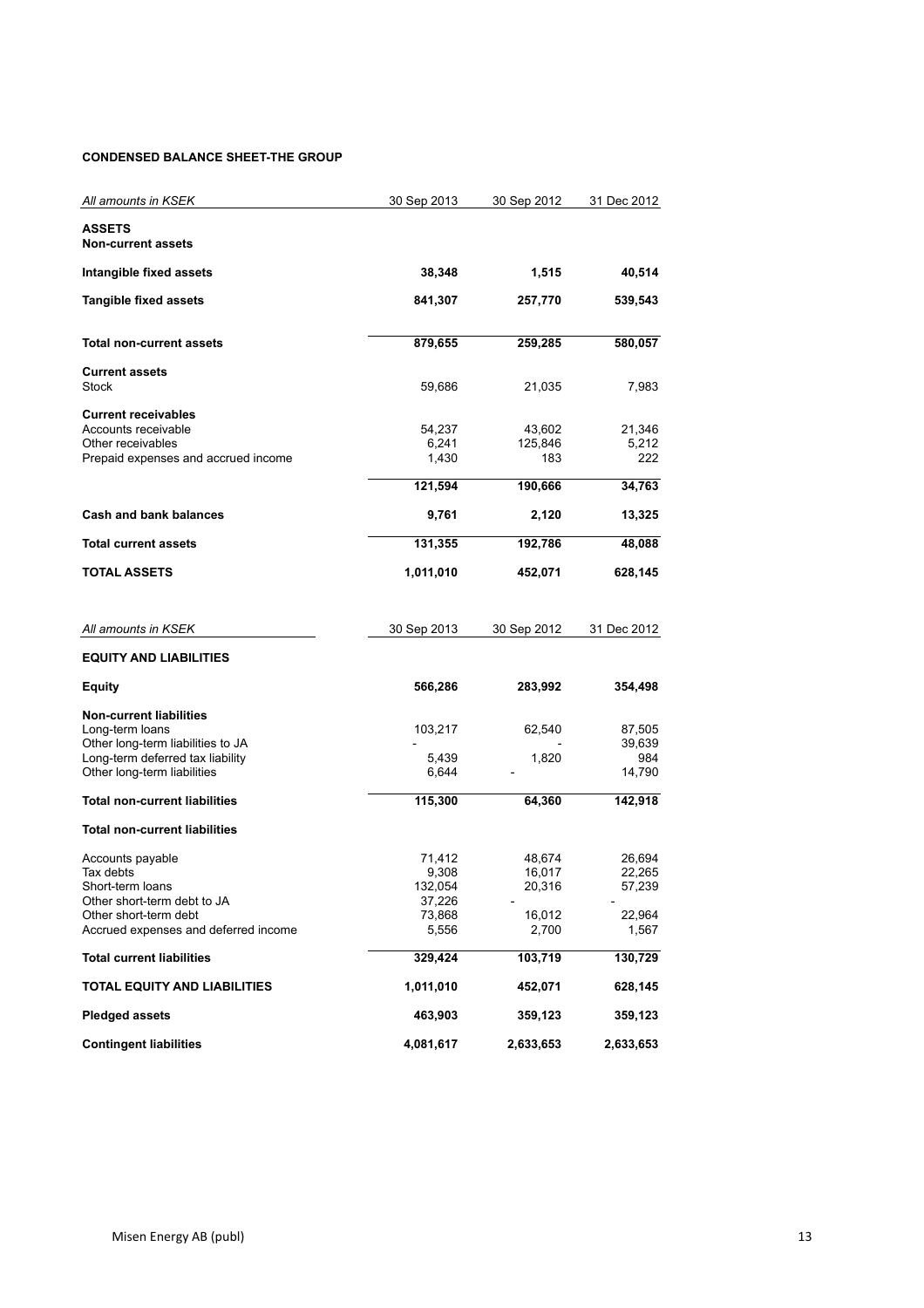#### **CONDENSED STATEMENT OF CHANGES IN EQUITY - THE GROUP**

|                                             | Share   |                       |                | <b>Retained</b> |                     |
|---------------------------------------------|---------|-----------------------|----------------|-----------------|---------------------|
| All amounts in KSEK                         | capital | Other paid in capital | Other reserves | earnings        | <b>Total equity</b> |
| Equity brought forward 2012-01-01           | 290,136 | $-274.435$            | 6,456          | 87,134          | 109,291             |
| Net profit                                  |         |                       |                |                 |                     |
| Net profit of the period Jan-September 2012 |         |                       |                | 195,649         | 195,649             |
| Other comprehensive income                  |         |                       |                |                 |                     |
| <b>Translation difference</b>               |         |                       | $-20.948$      |                 | $-20,948$           |
| Total comprehensive income                  | 0       | 0                     | $-20.948$      | 195,649         | 174.701             |
| Equity brought forward 2012-09-30           | 290.136 | $-274.435$            | $-14.492$      | 282,783         | 283,992             |
| Equity brought forward 2012-10-01           | 290,136 | -274,435              | $-14,492$      | 282,783         | 283,992             |
| Net profit                                  |         |                       |                |                 |                     |
| Net profit of the period Oct-Dec 2012       |         |                       |                | 69,101          | 69,101              |
| Other comprehensive income                  |         |                       |                |                 |                     |
| <b>Translation difference</b>               |         |                       | 1.405          |                 | 1.405               |
| Total comprehensive income                  | 0       | 0                     | 1.405          | 69,101          | 70,506              |
|                                             |         |                       |                |                 |                     |
| Equity brought forward 2013-01-01           | 290.136 | $-274,435$            | $-13,087$      | 351,884         | 354,498             |
| Net profit                                  |         |                       |                |                 |                     |
| Net profit of the period Jan-Sept 2013      |         |                       |                | 232,069         | 232,069             |
| Other comprehensive income                  |         |                       |                |                 |                     |
| <b>Translation difference</b>               |         |                       | $-20.281$      |                 | $-20.281$           |
| Total comprehensive income                  | 0       | 0                     | $-20.281$      | 232,069         | 211,788             |
|                                             |         |                       |                |                 |                     |
| Equity brought forward 2013-09-30           | 290,136 | -274,435              | $-33,368$      | 583,953         | 566,286             |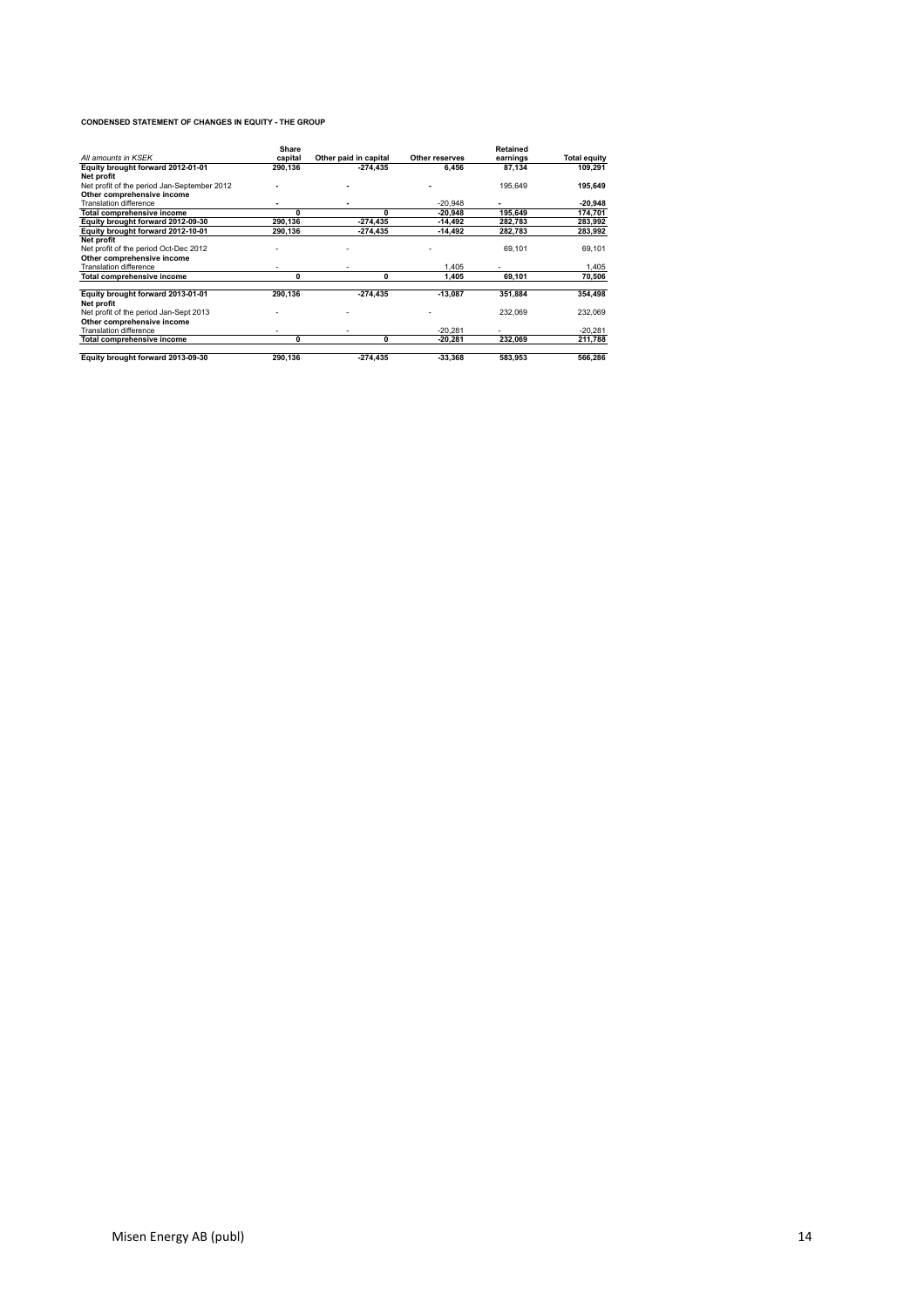### **CONDENSED STATEMENT OF CASH FLOWS - THE GROUP**

|                                                                       | 1 Jan-30 Sep<br>2013 | 1 Jan-30 Sep<br>2012 | 1 Jan-31 Dec<br>2012 |
|-----------------------------------------------------------------------|----------------------|----------------------|----------------------|
| All amounts in KSEK                                                   | 9 months             | 9 months             | 12 months            |
|                                                                       |                      |                      |                      |
| Operating activities                                                  |                      |                      |                      |
| Operating income                                                      | 296,748              | 253,340              | 350,673              |
| Adjustment for non-cash items                                         | 29,935               | 3,243                | 14,091               |
| Interest received                                                     | 328                  | 78                   | 1,191                |
| Interest paid                                                         | $-5,718$             | $-2,254$             | $-8,972$             |
| Income tax                                                            | $-66,981$            | $-55.434$            | $-72,563$            |
| Cash flow from operating activities<br>before working capital changes | 254,312              | 198,973              | 284,420              |
| Cash flow from working capital changes                                |                      |                      |                      |
| Decrese(+)/increase in stocks                                         | $-52,987$            | $-6,681$             | 6,977                |
| Decrease(+)/increase in receivables                                   | $-35,884$            | $-100,250$           | 51,071               |
| Decrease(-)/increase in short-term debts                              | 108,377              | 42,084               | 16,574               |
| Cash-flow from operating activities                                   | 273,818              | 134,126              | 359,042              |
| Investing activities                                                  |                      |                      |                      |
| Acquisition of tangible and intangible assets*                        | $-376,286$           | $-229,917$           | $-404,378$           |
| Sale of tangible and intangible assets                                | 50,930               | 51                   | 51                   |
| Change of long-term receivables (increase-)                           | $-19$                | $-69$                |                      |
| Cash flow from investing activities                                   | $-325,375$           | $-229,935$           | $-404,327$           |
| Financing activities                                                  |                      |                      |                      |
| Change in long-term debt (increse+)                                   | 48,062               | 83,598               | 42,406               |
| Cash flow from financing activities                                   | 48,062               | 83,598               | 42,406               |
| Cash flow for the period                                              | $-3,495$             | $-12,211$            | $-2,879$             |
| Cash at the beginning of the period                                   | 13,325               | 14,819               | 14,819               |
| Exchange rate difference in cash                                      | $-69$                | $-488$               | 1,385                |
| Cash at the end of the period                                         | 9,761                | 2,120                | 13,325               |

\*Investments in tangible fixed assets that have not affected cash flow amount to TSEK 126 798 were made in 2012, these have been excluded from the cash flow statement for the full year 2012.

During the period 1 January - 30 September 2013 has nettinvestments of 27 125 TSEK through financial leasing agreements been mad, these have been considered as not affecting the cash flow.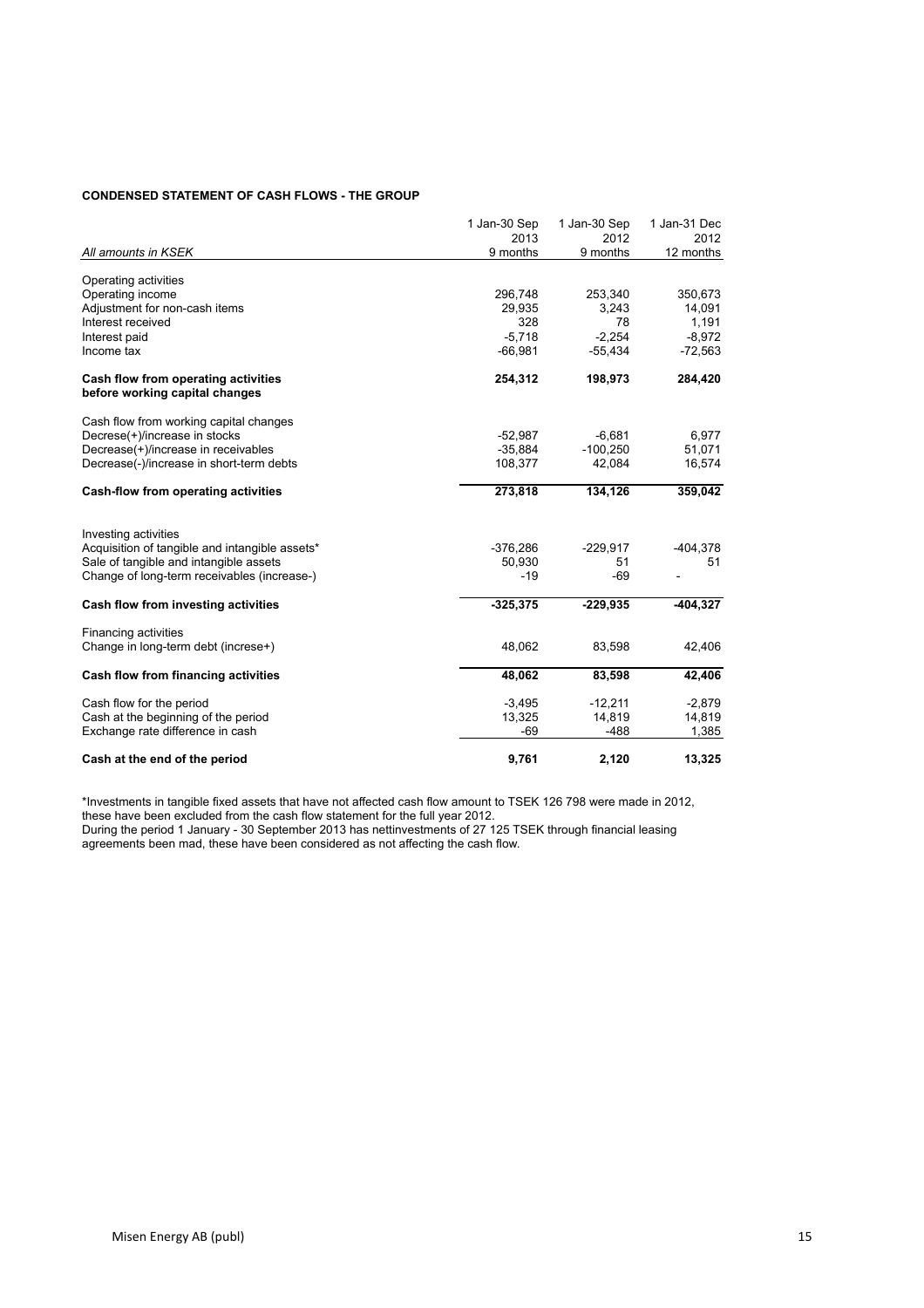#### **CONDENSED INTERIM INCOME STATEMENT - PARENT COMPANY**

(Misen Energy AB)

| (INISCH LICTY AD)                                                                            | 1 July-30 Sep 1 July-30 Sep<br>2013 | 2012     | 2013      | 1 Jan-30 Sep 1 Jan-30 Sep<br>2012 | 1 Jan-31 Dec<br>2012 |
|----------------------------------------------------------------------------------------------|-------------------------------------|----------|-----------|-----------------------------------|----------------------|
| All amounts in KSEK                                                                          | 3 months                            | 3 months | 9 months  | 9 months                          | 12 months            |
| <b>Operating revenue</b>                                                                     |                                     |          |           |                                   |                      |
| Net sales                                                                                    | 2730                                | 1,963    | 2,730     | 10,961                            | 9,542                |
|                                                                                              | 2,730                               | 1,963    | 2,730     | 10,961                            | 9,542                |
| <b>Operating expenses</b>                                                                    |                                     |          |           |                                   |                      |
| Other external expenses                                                                      | $-4,786$                            | $-4,862$ | $-13,785$ | $-12,429$                         | $-18,603$            |
| Personnel expenses                                                                           | $-732$                              | $-217$   | $-1,561$  | $-1,611$                          | $-2,695$             |
|                                                                                              | $-5,518$                            | $-5,079$ | $-15,346$ | $-14,040$                         | $-21,298$            |
| <b>Operating income</b>                                                                      | $-2,788$                            | $-3,116$ | $-12,616$ | $-3,079$                          | $-11,756$            |
| Interest income                                                                              | 1                                   | 0        | 2         | 3                                 | 899                  |
| Currency exchange gains/losses                                                               | $-33$                               | 141      | $-476$    | 73                                |                      |
| Interest expense                                                                             | $-482$                              | $-1$     | $-1,184$  | -9                                | $-206$               |
|                                                                                              | $-514$                              | 140      | $-1,658$  | 67                                | 693                  |
| Profit/loss after financial items                                                            | $-3,302$                            | $-2,976$ | $-14,274$ | $-3,012$                          | $-11,063$            |
| Taxes for the period                                                                         |                                     |          |           |                                   | 1                    |
| Net profit/loss                                                                              | $-3,302$                            | $-2,976$ | $-14,274$ | $-3,012$                          | $-11,062$            |
| Interim Statement of comprehensive income - Parent company                                   |                                     |          |           |                                   |                      |
| Net loss for the period                                                                      | $-3,302$                            | $-2,976$ | $-14,274$ | $-3,012$                          | $-11,062$            |
| Other comprehensive income                                                                   |                                     |          |           |                                   |                      |
| Other comprehensive income for the period, net after taxes                                   | $\Omega$                            | $\Omega$ | $\Omega$  | $\Omega$                          | 0                    |
| Total comprehensive income for the period                                                    | $-3,302$                            | $-2,976$ | $-14,274$ | $-3,012$                          | $-11,062$            |
| Earnings per share allocated to the share owners in the parent company<br>(in SEK per share) |                                     |          |           |                                   |                      |
| Net earnings for the period, before and after dilution                                       | Neg                                 | Neg      | Neg       | Neg                               | Neg                  |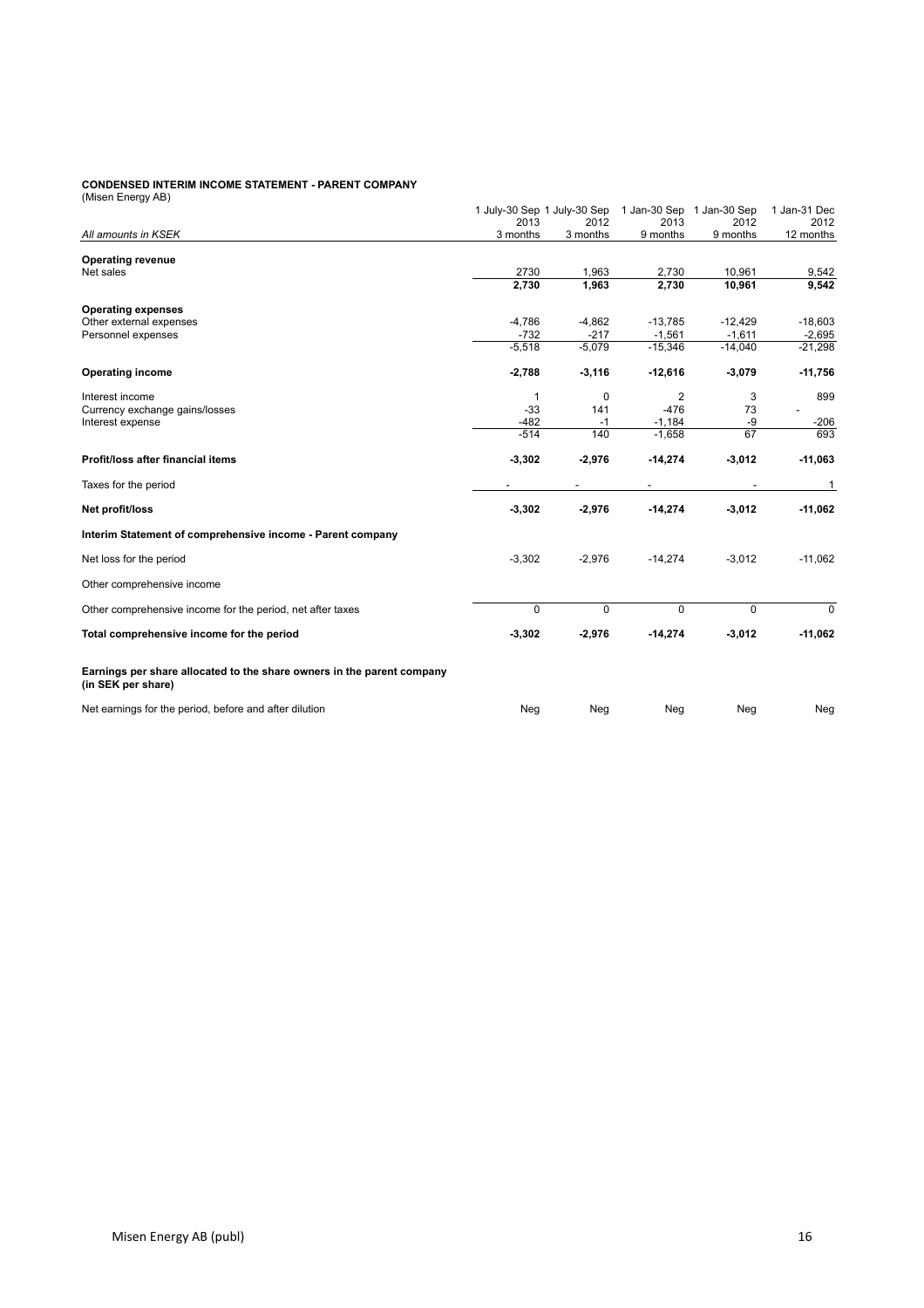# **CONDENSED BALANCE SHEET - PARENT COMPANY**

| <b>TOTAL ASSETS</b>                                     | 1,015,469   | 1,002,199   | 1,011,091   |
|---------------------------------------------------------|-------------|-------------|-------------|
| <b>Total current assets</b>                             | 13,670      | 1,300       | 9,292       |
| Cash and bank balances                                  | 8,843       | 303         | 8,512       |
|                                                         | 4,827       | 996         | 780         |
| Prepaid expenses and accrued income                     | 218         | 168         | 207         |
| Short-term receiveables subsidiaries                    | 4,392       |             |             |
| Other receivables                                       | 217         | 218         | 573         |
| Accounts receiveable                                    |             | 610         |             |
| <b>Current receivables</b>                              |             |             |             |
| <b>Current assets</b>                                   |             |             |             |
| <b>Total non-current assets</b>                         | 1,001,799   | 1,000,899   | 1,001,799   |
| <b>Total financial fixed assets</b>                     | 1,001,799   | 1,000,899   | 1,001,799   |
|                                                         | 1,001,799   | 1,000,899   | 1,001,799   |
| <b>Financial fixed assets</b><br>Shares in subsidiaries | 1,001,799   | 1,000,899   | 1,001,799   |
| <b>Non-current assets</b>                               |             |             |             |
| <b>ASSETS</b>                                           |             |             |             |
| All amounts in KSEK                                     | 31 Sep 2013 | 30 Sep 2012 | 31 Dec 2012 |
| (Misen Energy AB)                                       |             |             |             |

| <b>Contingent liabilities</b>                                    | 39             | 39             | 39             |
|------------------------------------------------------------------|----------------|----------------|----------------|
| <b>Pledged assets</b>                                            | 152            | 150            | 152            |
| <b>TOTAL EQUITY AND LIABILITIES</b>                              | 1,015,469      | 1,002,199      | 1,011,091      |
| <b>Total current liabilities</b>                                 | 5,137          | 5,317          | 3,017          |
| Accrued expenses and deferred income                             | 2,907          | 1,511          | 1,033          |
| Other short-term liabilities<br>Short-term debts to subsidiaries | 414            | 113<br>300     | 505<br>399     |
| Accounts payable                                                 | 1,816          | 3,393          | 1,080          |
| <b>Total non-current liabilities</b>                             |                |                |                |
| <b>Total non-current liabilities</b>                             | 36,659         | 885            | 20,126         |
| Other long-term debts to group companies                         | 95             | 94             | 93             |
| Long-term loan                                                   | 36,564         | 791            | 20,033         |
| <b>Non-current liabilities</b>                                   |                |                |                |
| <b>Total equity</b>                                              | 973,672        | 995,997        | 987,946        |
|                                                                  | 683,191        | 705,514        | 697,465        |
| Profit/loss for the year                                         | $-14,274$      | $-3,012$       | $-11,062$      |
| Non-restricted equity<br>Profit/Loss brought forward             | 697,465        | 708,526        | 708,527        |
|                                                                  | 290,482        | 290,483        | 290,481        |
| Share capital<br><b>Statutory reserves</b>                       | 290,136<br>345 | 290,136<br>345 | 290,136<br>345 |
| <b>Restricted equity</b>                                         |                |                |                |
| <b>Equity</b>                                                    |                |                |                |
|                                                                  |                |                |                |
| (Misen Energy AB)<br>All amounts in KSEK                         | 31 Sep 2013    | 30 Sep 2012    | 31 Dec 2012    |
|                                                                  |                |                |                |

Misen Energy AB (publ) 17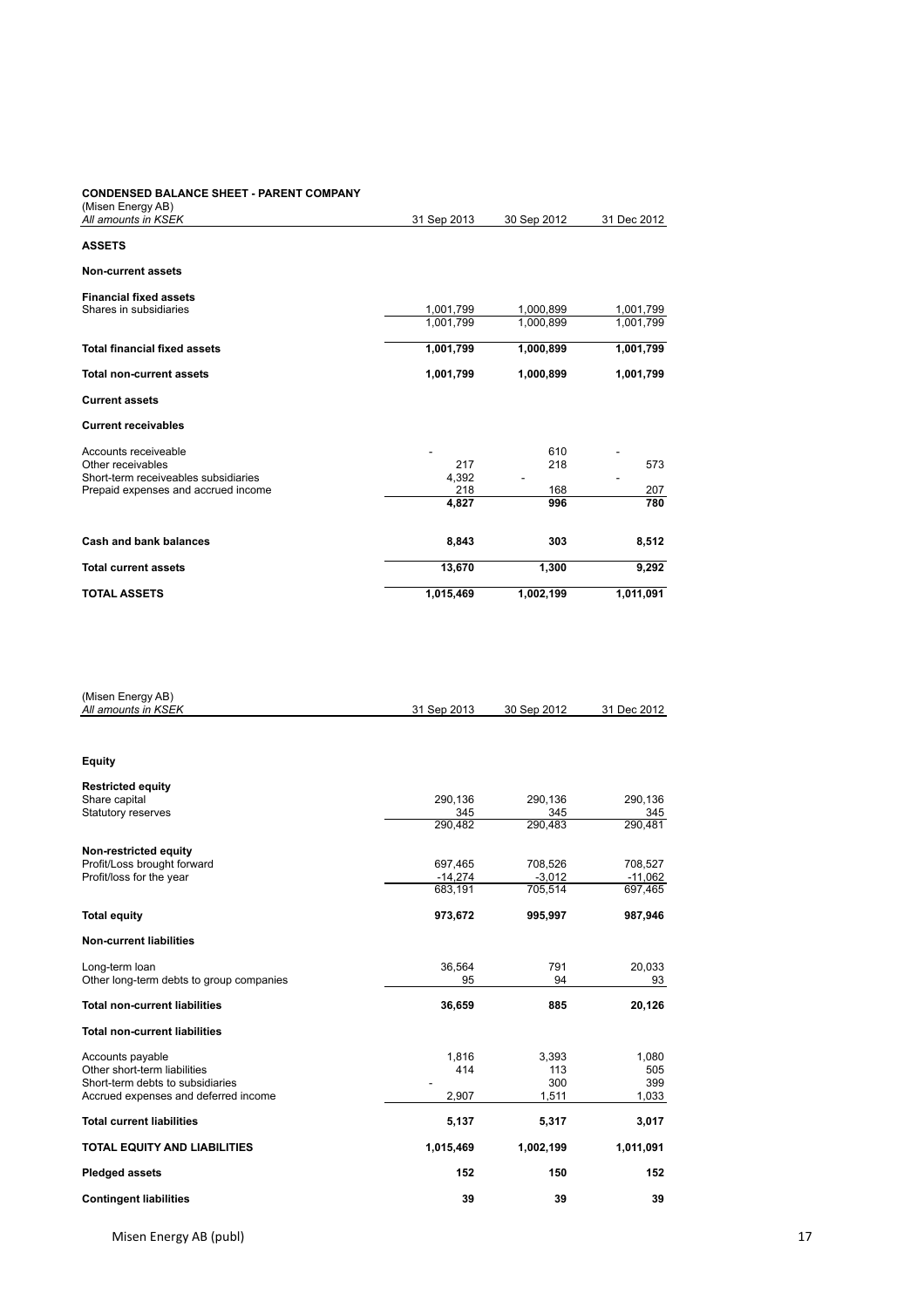# **CONDENSED STATEMENT OF CHANGES IN EQUITY - PARENT COMPANY**

|                                                 |              |                        | <b>Share</b> |                 |                     |
|-------------------------------------------------|--------------|------------------------|--------------|-----------------|---------------------|
|                                                 |              | <b>Share Statutory</b> | Premium      | <b>Retained</b> |                     |
| All amounts in KSEK                             | capital      | reserves               | reserve      | earnings        | <b>Total equity</b> |
| Equity brought forward 2012-01-01               | 290,136      | 345                    | 714,285      | $-5,757$        | 999,009             |
| Net profit                                      |              |                        |              |                 |                     |
| Net profit of the period Jan-Sept 2012          |              |                        |              | $-3,012$        | $-3,012$            |
| Other comprehensive income                      |              |                        |              |                 |                     |
| <b>Translation difference</b>                   |              |                        |              |                 | 0                   |
| <b>Total comprehensive income</b>               | 0            | 0                      | $\mathbf{0}$ | $-3,012$        | $-3,012$            |
| Equity brought forward 2012-09-30               | 290,136      | 345                    | 714,285      | $-8,769$        | 995,997             |
| Equity brought forward 2012-10-01               | 290,136      | 345                    | 714,285      | $-8,769$        | 995,997             |
| Net profit                                      |              |                        |              |                 |                     |
| Net profit of the period Oct-Dec 2012           |              |                        |              | $-8,051$        | $-8,051$            |
| Other comprehensive income                      |              |                        |              |                 |                     |
| <b>Translation difference</b>                   |              |                        |              |                 | 0                   |
| Group contribution after tax                    |              |                        |              |                 |                     |
| <b>Total comprehensive income</b>               | $\mathbf{0}$ | 0                      | $\mathbf 0$  | $-8,050$        | $-8,050$            |
|                                                 |              |                        |              |                 |                     |
| Equity brought forward 2013-01-01<br>Net profit | 290,136      | 345                    | 714,285      | $-16,819$       | 987,947             |
| Net profit of the period Jan-Sept 2013          |              |                        |              | $-14,274$       | $-14,274$           |
| Other comprehensive income                      |              |                        |              |                 |                     |
| <b>Translation difference</b>                   |              |                        |              |                 | 0                   |
| <b>Total comprehensive income</b>               | $\mathbf 0$  | 0                      | 0            | $-14,274$       | $-14,274$           |
| Equity brought forward 2013-09-30               | 290,136      | 345                    | 714,285      | $-31,093$       | 973,672             |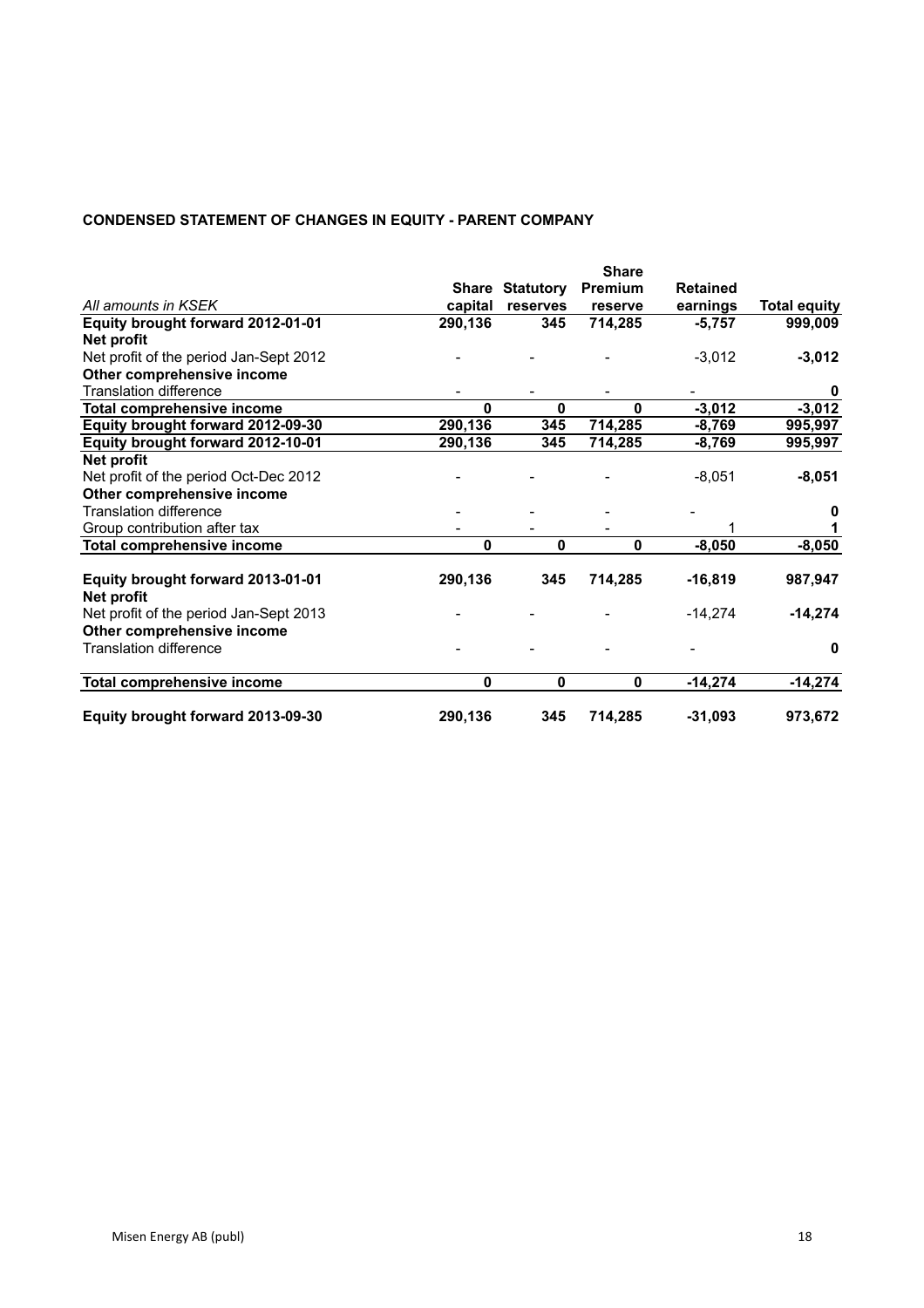#### **CONDENSED STATEMENT OF CASH FLOWS - PARENT COMPANY**

(Misen Energy AB)

|                                             | 1 Jan-30 Sep   | 1 Jan-30 Sep | 1 Jan-31 Dec |
|---------------------------------------------|----------------|--------------|--------------|
|                                             | 2013           | 2012         | 2012         |
| All amounts in KSEK                         | 9 months       | 9 months     | 12 months    |
|                                             |                |              |              |
| Operating activities                        |                |              |              |
| Operating income                            | $-12,616$      | $-3,079$     | $-11,756$    |
| Adjustment for non-cash items               | $-35$          |              | $-29$        |
| Interest received                           | $\overline{2}$ | 3            | 899          |
| Interest paid                               | $-9$           | 64           | $-206$       |
| Cash flow from operating activities         |                |              |              |
| before working capital changes              | $-12,658$      | $-3,012$     | $-11,092$    |
| Cash flow from working capital changes      |                |              |              |
| Decrease(+)/increase in receivables         | $-4,048$       | 528          | 745          |
| Decrease(-)/increase in accounts payable    | 736            | 2.650        | 337          |
| Decrease(-)/increase(+) in short term debts | 209            | $-1,294$     | $-1,281$     |
| Cash flow from operating activities         | $-15,759$      | $-1,127$     | $-11,291$    |
| Investment activities                       |                |              |              |
| Payment of shareholders contribution        |                |              | $-900$       |
| Cash flow from investing activities         | $\mathbf{0}$   | 0            | $-900$       |
| Financing activities                        |                |              |              |
| Increase in long-term debt                  | 16,090         | 791          | 20,063       |
| Group contribution                          |                |              |              |
| Cash flow from financing activities         | 16,090         | 791          | 20,064       |
| Cash flow for the period                    | 331            | $-336$       | 7,873        |
| Cash at the beginning of the period         | 8,512          | 639          | 639          |
| Cash at the end of the period               | 8,843          | 303          | 8,512        |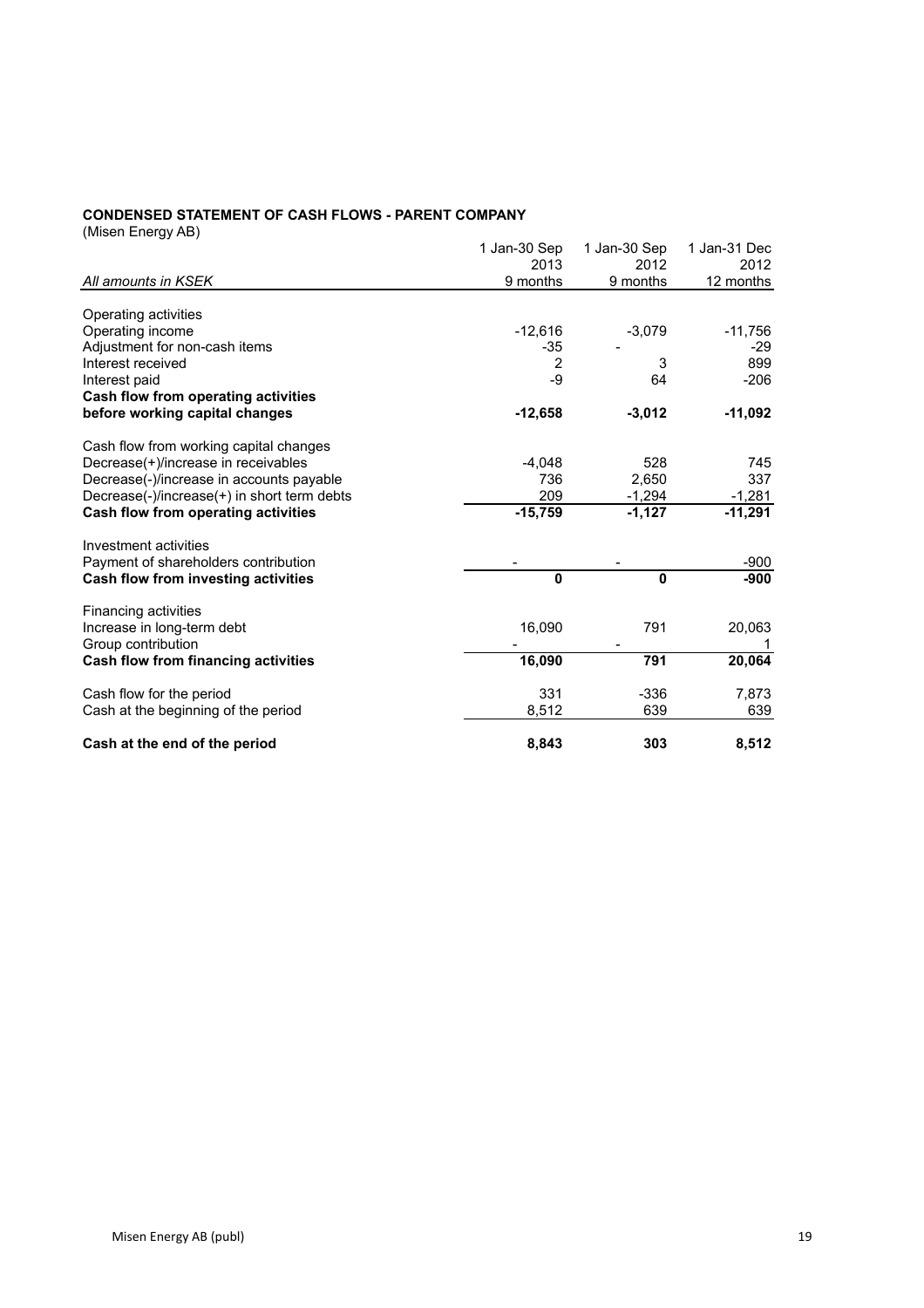#### **CONDENSED FINANCIAL AND OPERATIONAL KEY RATIOS**

| 2013                                                             | 2012        |                   |
|------------------------------------------------------------------|-------------|-------------------|
|                                                                  |             | 2012<br>12 months |
| 9 months                                                         | 9 months    |                   |
| The Group                                                        |             |                   |
| <b>Financial key ratios</b>                                      |             |                   |
| 316,043<br>EBITDA (KSEK)                                         | 256,583     | 360,450           |
| Profit/loss per share before dilution SEK*<br>1.60               | 1.35        | 1.83              |
| Profit/loss per share after dilution SEK*<br>1.60                | 1.35        | 1.83              |
| Return on equity (ROE)<br>n.a.                                   | n.a.        | 74.9%             |
| Return on capital employed (ROCE)<br>n.a.                        | n.a.        | 111.6%            |
| 43.7%<br>Debt/equity ratio                                       | 29.8%       | 25.1%             |
| 56.0%<br>Equity ratio                                            | 62.8%       | 56.4%             |
| 56.0%<br>Share of risk bearing capital                           | 63.2%       | 56.6%             |
| 145,068,222<br>Weighted average number of shares for the period* | 145,068,222 | 145,068,222       |
| Number of outstanding shares before dilution *<br>145,068,222    | 145,068,222 | 145,068,222       |
| Number of outstanding shares after dilution *<br>145,068,222     | 145,068,222 | 145,068,222       |
| Weighted average number of shares for the period                 |             |                   |
| after dilution*<br>145,068,222                                   | 145,068,222 | 145,068,222       |
| *Adjusted for amalgamation of shares 100:1 in January 2012       |             |                   |
| The Parent Company (Misen Energy AB)                             |             |                   |
| EBITDA (KSEK)<br>neg                                             | neg         | neg               |
| Profit/loss per share before dilution SEK*<br>neg                | neg         | neg               |
| Profit/loss per share after dilution SEK*<br>neg                 | neg         | neg               |
| Return on equity (ROE)<br>n.a.                                   | n.a.        | neg               |
| Return on capital employed (ROCE)<br>n.a.                        | n.a.        | neg               |
| 3.8%<br>Debt/equity ratio                                        | 0.1%        | 2.0%              |
| 95.9%<br>Equity ratio                                            | 99.4%       | 97.7%             |
| Share of risk bearing capital<br>95.9%                           | 99.4%       | 97.7%             |
| Weighted average number of shares for the period*<br>145,068,222 | 145,068,222 | 145,068,222       |
| Number of outstanding shares before dilution *<br>145,068,222    | 145,068,222 | 145,068,222       |
| Number of outstanding shares after dilution *<br>145,068,222     | 145,068,222 | 145,068,222       |
| Weighted average number of shares for the period                 |             |                   |
| after dilution*<br>145,068,222                                   | 145,068,222 | 145,068,222       |

\*Adjusted for amalgamation of shares 100:1 in January 2012

#### **Definition of financial key ratios**

1 EBTDA (profit before interest, tax, depreciation, write-downs) defined as the group and the parent company's operating profit/loss before

depreciation. 2. Profit/loss per share before dilution defined as the group and the parent company's net profit/loss after tax divided by the number of outstanding shares before dilution at the end of period.

3.Profit/loss per share after dilution defined as the group and the parent company's net profit/loss after tax divided by the number of

outstanding shares after dilution at the end of period. 4.Return on equity defined as the group and the parent company's profit/loss divided by total equity at the end of period.

exchange differences on financial items divided by total capital employed (average of the two latest periods balance sheet total with 5.Return on working capital is defined as the group and the parent company's profit/loss after financial items plus interest expense plus/minus

reduction for non-interest bearing debt).

6.Debt/equity ratio defined as the group and the parent company's interest bearing debt divided by equity.<br>7.Equity ratio defined as the group and the parent company's equity including minority owner shares divided by bala

#### **Share capital information**

8.Share of risk bearing capital defined as the sum of the group and the parent company's equity and deferred tax liabilities (including minority shares) divided by balance sheet total.

9.<br>9.Number of outstanding shares with full dilution defined as number of outstanding shares including maximum utilized warrants.

10.Registration of new share issues took place at the 31st of January, 20th of February and 13th of April 2006 of 4 000 000, 2 537 454 and 6 530 546 shares respectively at a price of 0,25 per share.

11.Registration of new share issues took place at the 3rd of November, 21st of November and 22nd of November 2006 of 988 563, 213 000 and 1 700 089 shares respectively at a price of 1,2240 SEK per share.

12. Registration of an offset issue took place at the 30th of November 2006.

13.Registration of new share issues took place at the 11th of January and the 22nd of February 2007 of 4 650 000 and 1 670 180 shares

respectively at a price of 1,2240 SEK per share.

14.Registration of a new share issue took place at the 15th of March 2007 of 13 200 000 shares at a price of 1,54 SEK per share.

15.Registration of a new share issue took place the 2nd of April 2007 of 10 185 000 shares at a price of 1,54 SEK per share.

16.Registration of a new share issue on the 12th of July 2007 of 42 000 000 at a price of 2,40 SEK per share.

17. Registration of a new share issue on the 11th of February 2009 of 32 339 802 at a price of 0,60 SEK per share. 18. Registration of share capital write-down of 13 849 777,84 SEK on the 6th of May 2010 without reduction in number of shares. Share capital was thereafter 3 462 444,46 SEK. Quota value per share thereafter 0,02 SEK per share.

19. Registration of a new share issue on the 2nd of September 2010 of 48 000 000 shares at a price of 0,04 per share.<br>20. Registration of a new share issue on 22nd of September 2011 of 14 285700 000 shares at a price of 0, value became approximately 2 SEK.